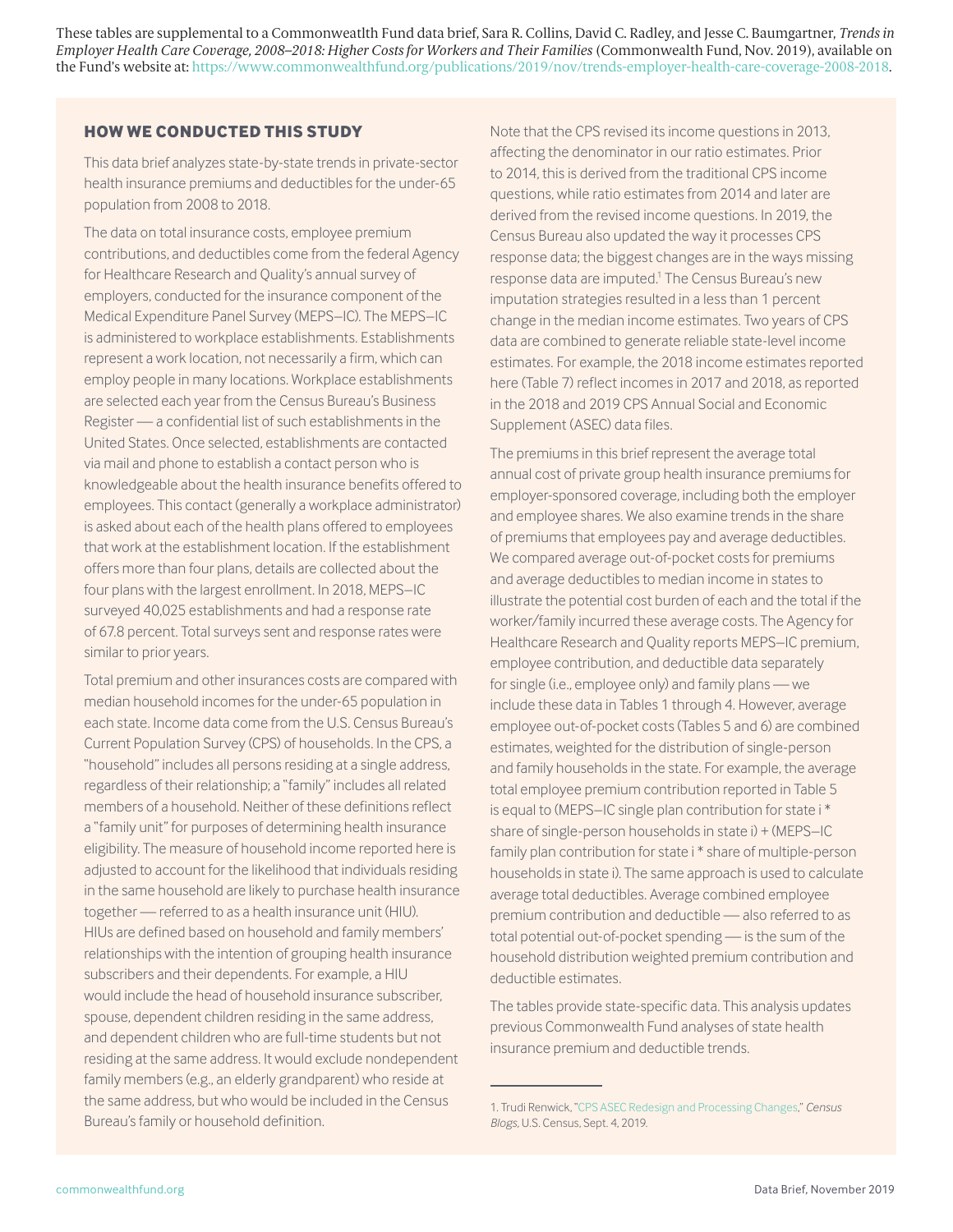# Table 1a. Average Premiums for Employer-Sponsored Single-Person Health Insurance Plans, by State, 2008–2018

|                      |                      |          | <b>Annual premium</b> |           |          |                      |         | (rolling two-year increments) | Average annual change |             |              |
|----------------------|----------------------|----------|-----------------------|-----------|----------|----------------------|---------|-------------------------------|-----------------------|-------------|--------------|
|                      | 2008                 | 2010     | 2012                  | 2014      | 2016     | 2018                 | 2008-10 | $2010 - 12$                   | $2012 - 14$           | $2014 - 16$ | $2016 - 18$  |
| <b>United States</b> | \$4,386              | \$4,940  | \$5,384               | \$5,832   | \$6,101  | \$6,715              | 6.1%    | 4.4%                          | 4.1%                  | 2.3%        | 4.9%         |
| Alabama              | $4,139*$             | $4,571*$ | $4.961*$              | 5,526     | $5,536*$ | $6,089*$             | 5.1%    | 4.2%                          | 5.5%                  | 0.1%        | 4.9%         |
| Alaska               | $5,293*$             | $6,085*$ | $7,420*$              | $7,099*$  | 7,886 *  | $8,432*$             | 7.2%    | 10.4%                         | $-2.2%$               | 5.4%        | 3.4%         |
| Arizona              | 4,214                | 4,958    | 5,196                 | $5,356*$  | 6,046    | $6,229*$             | 8.5%    | 2.4%                          | 1.5%                  | 6.2%        | 1.5%         |
| Arkansas             | $3,923*$             | $4,178*$ | $4,459*$              | 4,846 *   | $5,341*$ | $5,974*$             | 3.2%    | 3.3%                          | 4.2%                  | 5.0%        | 5.8%         |
| California           | 4,280                | 4,811    | 5,422                 | 5,841     | 6,054    | 6,542                | 6.0%    | 6.2%                          | 3.8%                  | 1.8%        | 4.0%         |
| Colorado             | 4,303                | $4,630*$ | 5,275                 | 5,848     | 5,972    | $6,255*$             | 3.7%    | 6.7%                          | 5.3%                  | 1.1%        | 2.3%         |
| Connecticut          | $4,740*$             | $5,302*$ | $5,934*$              | 6,223     | $6,545*$ | $7,264*$             | 5.8%    | 5.8%                          | 2.4%                  | 2.6%        | 5.3%         |
| Delaware             | 4,733                | $5,653*$ | 5,583                 | 6,145     | 6,522    | 6,848                | 9.3%    | $-0.6%$                       | 4.9%                  | 3.0%        | 2.5%         |
| Dist. Columbia       | 4,890 *              | $5,644*$ | 5,581                 | 6,097     | $6,504*$ | $7,230*$             | 7.4%    | $-0.6%$                       | 4.5%                  | 3.3%        | 5.4%         |
| Florida              | 4,517                | 5,120    | 5,179                 | 5,767     | 6,260    | 6,674                | 6.5%    | 0.6%                          | 5.5%                  | 4.2%        | 3.3%         |
| Georgia              | 4,160                | 4,786    | 5,159                 | 5,570     | 6,055    | 6,799                | 7.3%    | 3.8%                          | 3.9%                  | 4.3%        | 6.0%         |
| Hawaii               | $3,831*$             | $4,294*$ | $5,076*$              | $5,316*$  | 5,863    | 6,475                | 5.9%    | 8.7%                          | 2.3%                  | 5.0%        | 5.1%         |
| Idaho                | $4,104*$             | 4,502    | $4,439*$              | 4,978 $*$ | $5,594*$ | $6,175*$             | 4.7%    | $-0.7%$                       | 5.9%                  | 6.0%        | 5.1%         |
| Illinois             | $4,643*$             | 5,067    | 5,404                 | 6,126     | 6,268    | $7,123*$             | 4.5%    | 3.3%                          | 6.5%                  | 1.2%        | 6.6%         |
| Indiana              | 4,495                | 5,015    | 5,504                 | 6,041     | 6,130    | 6,778                | 5.6%    | 4.8%                          | 4.8%                  | 0.7%        | 5.2%         |
| lowa                 | 4,146                | $4,440*$ | 5,141                 | 5,557     | 5,893    | 6,796                | 3.5%    | 7.6%                          | 4.0%                  | 3.0%        | 7.4%         |
| Kansas               | 4,197                | 4,710    | $4,968*$              | $5,365*$  | 5,844    | $6,262*$             | 5.9%    | 2.7%                          | 3.9%                  | 4.4%        | 3.5%         |
| Kentucky             | 4,009                | $4,683*$ | 5,397                 | 5,914     | 5,758    | 6,690                | 8.1%    | 7.4%                          | 4.7%                  | $-1.3%$     | 7.8%         |
| Louisiana            | $4,055*$             | 5,310    | 5,381                 | 5,700     | 5,735    | 6,537                | 14.4%   | 0.7%                          | 2.9%                  | 0.3%        | 6.8%         |
| Maine                | $4,910*$             | $5,554*$ | $5,692*$              | 5,903     | 6,212    | 6,866                | 6.4%    | 1.2%                          | 1.8%                  | 2.6%        | 5.1%         |
| Maryland             | 4,360                | 4,799    | 5,302                 | 6,059     | 6,158    | 6,695                | 4.9%    | 5.1%                          | 6.9%                  | 0.8%        | 4.3%         |
| Massachusetts        | $4,836*$             | $5,413*$ | $6,121*$              | $6,348*$  | $6,621*$ | $7,443*$             | 5.8%    | 6.3%                          | 1.8%                  | 2.1%        | 6.0%         |
| Michigan             | 4,388                | 4,713    | 5,365                 | 5,610     | 5,906    | $6,322*$             | 3.6%    | 6.7%                          | 2.3%                  | 2.6%        | 3.5%         |
| Minnesota            | 4,432                | 4,964    | 5,338                 | 5,832     | 6,030    | 6,781                | 5.8%    | 3.7%                          | 4.5%                  | 1.7%        | 6.0%         |
| Mississippi          | $4,124*$             | 4,694    | $4,713*$              | 5,443     | $5,642*$ | $5,993*$             | 6.7%    | 0.2%                          | 7.5%                  | 1.8%        | 3.1%         |
| Missouri             | $4,124*$             | $4,603*$ | 5,150                 | 5,517     | 5,881    | 6,664                | 5.6%    | 5.8%                          | 3.5%                  | 3.2%        | 6.4%         |
|                      | 4,355                | 4,822    | 5,585                 | 5,876     | 6,442    | 6,862                | 5.2%    | 7.6%                          | 2.6%                  | 4.7%        | 3.2%         |
| Montana              |                      |          |                       |           |          |                      |         | 1.1%                          | 4.4%                  | 4.7%        | 6.1%         |
| Nebraska             | 4,392                | 4,992    | 5,101                 | 5,557     | 6,088    | 6,851                | 6.6%    |                               |                       |             |              |
| Nevada               | $3,927*$<br>$5,247*$ | 4,771    | $4,949*$              | $5,426*$  | $5,490*$ | $6,032*$<br>$7,405*$ | 10.2%   | 1.8%                          | 4.7%<br>5.5%          | 0.6%        | 4.8%<br>5.6% |
| New Hampshire        |                      | 5,162    | $5,688*$              | $6,336*$  | $6,637*$ |                      | $-0.8%$ | 5.0%                          |                       | 2.3%        |              |
| New Jersey           | $4,798*$             | 5,153    | $5,837*$              | $6,447*$  | $6,492*$ | $7,507*$             | 3.6%    | 6.4%                          | 5.1%                  | 0.3%        | 7.5%         |
| New Mexico           | $4,074*$             | 4,787    | 5,035                 | 5,725     | 6,240    | 6,624                | 8.4%    | 2.6%                          | 6.6%                  | 4.4%        | 3.0%         |
| New York             | $4,638*$             | $5,220*$ | $6,033*$              | $6,307*$  | $6,614*$ | $7,741*$             | 6.1%    | 7.5%                          | 2.2%                  | 2.4%        | 8.2%         |
| North Carolina       | 4,460                | 4,980    | 5,632                 | 5,593     | $5,717*$ | $6,339*$             | 5.7%    | 6.3%                          | $-0.3%$               | 1.1%        | 5.3%         |
| North Dakota         | $3,830*$             | 4,719    | 5,377                 | $5,521*$  | 6,155    | 6,643                | 11.0%   | 6.7%                          | 1.3%                  | 5.6%        | 3.9%         |
| Ohio                 | 4,089 $*$            | $4,669*$ | 5,081                 | 5,930     | 6,291    | 6,804                | 6.9%    | 4.3%                          | 8.0%                  | 3.0%        | 4.0%         |
| Oklahoma             | $4,072*$             | 4,658    | $4,851*$              | 5,649     | 5,784    | 6,630                | 7.0%    | 2.1%                          | 7.9%                  | 1.2%        | 7.1%         |
| Oregon               | 4,384                | 5,186    | 5,460                 | 5,707     | 5,974    | 6,441                | 8.8%    | 2.6%                          | 2.2%                  | 2.3%        | 3.8%         |
| Pennsylvania         | 4,499                | 4,959    | 5,385                 | 5,888     | 6,201    | 6,769                | 5.0%    | 4.2%                          | 4.6%                  | 2.6%        | 4.5%         |
| Rhode Island         | 4,930 *              | $5,557*$ | 5,870 *               | $6,156*$  | $6,665*$ | 7,018                | 6.2%    | 2.8%                          | 2.4%                  | 4.1%        | 2.6%         |
| South Carolina       | 4,477                | 4,835    | $5,098*$              | 5,850     | 5,797    | 6,708                | 3.9%    | 2.7%                          | 7.1%                  | $-0.5%$     | 7.6%         |
| South Dakota         | 4,233                | 4,735    | 5,409                 | 5,859     | 5,881    | 6,931                | 5.8%    | 6.9%                          | 4.1%                  | 0.2%        | 8.6%         |
| Tennessee            | 4,276                | 4,753    | $5,067*$              | $5,310*$  | $5,543*$ | $5,971*$             | 5.4%    | 3.3%                          | 2.4%                  | 2.2%        | 3.8%         |
| Texas                | $4,205*$             | 4,951    | 5,124                 | 5,740     | 5,869    | 6,589                | 8.5%    | 1.7%                          | 5.8%                  | 1.1%        | 6.0%         |
| Utah                 | 4,197                | $4,501*$ | 5,162                 | $5,538*$  | 6,117    | $6,125*$             | 3.6%    | 7.1%                          | 3.6%                  | 5.1%        | 0.1%         |
| Vermont              | 4,900 *              | 5,170    | 5,580                 | $6,180*$  | 6,338    | 6,919                | 2.7%    | 3.9%                          | 5.2%                  | 1.3%        | 4.5%         |
| Virginia             | $4,202*$             | 4,960    | 5,309                 | $5,422*$  | 6,180    | 6,635                | 8.6%    | 3.5%                          | 1.1%                  | 6.8%        | 3.6%         |
| Washington           | 4,404                | 4,981    | 5,368                 | 5,910     | 6,433    | 6,646                | 6.3%    | 3.8%                          | 4.9%                  | 4.3%        | 1.6%         |
| West Virginia        | 4,892 *              | 4,935    | $5,884*$              | 6,149     | 6,340    | 6,898                | 0.4%    | 9.2%                          | 2.2%                  | 1.5%        | 4.3%         |
| Wisconsin            | $4,777*$             | $5,384*$ | $5,737*$              | 5,868     | 6,386    | 6,816                | 6.2%    | 3.2%                          | 1.1%                  | 4.3%        | 3.3%         |
| Wyoming              | 4,622                | 5,204    | $5,861*$              | 5,840     | 6,509    | 6,779                | 6.1%    | 6.1%                          | $-0.2%$               | 5.6%        | 2.1%         |

Note: Premiums are for insurance policies offered by private-sector employers in the U.S.

\* Indicates the estimate is statistically different from the national average at p <0.05.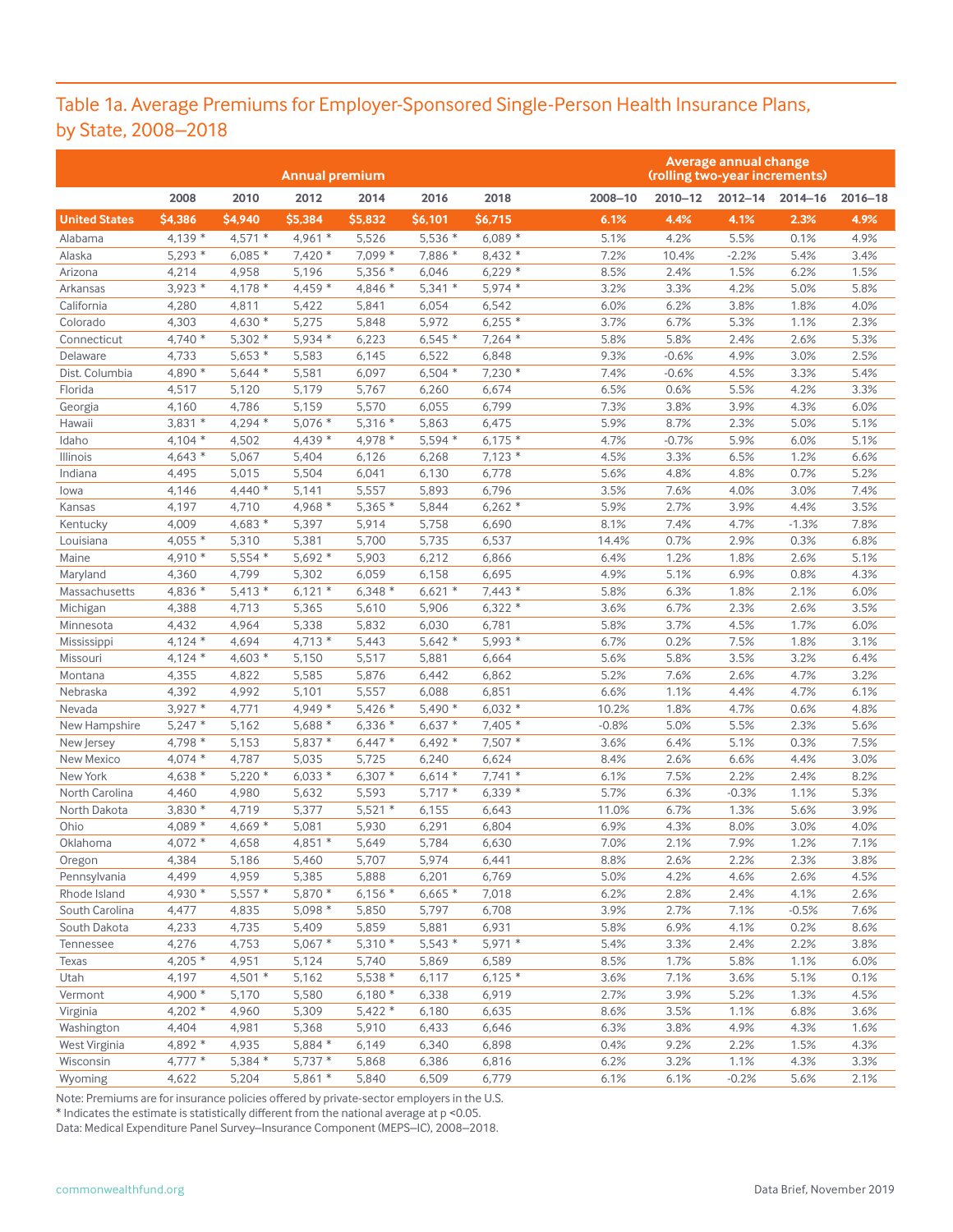# Table 1b. Average Premiums for Employer-Sponsored Family Health Insurance Plans, by State, 2008–2018

|                      | <b>Annual premium</b> |           |           |           |           |           |         |             | Average annual change<br>(rolling two-year increments) |             |             |  |  |  |  |
|----------------------|-----------------------|-----------|-----------|-----------|-----------|-----------|---------|-------------|--------------------------------------------------------|-------------|-------------|--|--|--|--|
|                      | 2008                  | 2010      | 2012      | 2014      | 2016      | 2018      | 2008-10 | $2010 - 12$ | $2012 - 14$                                            | $2014 - 16$ | $2016 - 18$ |  |  |  |  |
| <b>United States</b> | \$12,298              | \$13,871  | \$15,473  | \$16,655  | \$17,710  | \$19,565  | 6.2%    | 5.6%        | 3.7%                                                   | 3.1%        | 5.1%        |  |  |  |  |
| Alabama              | $11,119*$             | $12,409*$ | $12,764*$ | $14,352*$ | $16.098*$ | $18,001*$ | 5.6%    | 1.4%        | 6.0%                                                   | 5.9%        | 5.7%        |  |  |  |  |
| Alaska               | 13,383                | 14,232    | 17,902 *  | $19,713*$ | 22,490 *  | $21,648*$ | 3.1%    | 12.2%       | 4.9%                                                   | 6.8%        | $-1.9%$     |  |  |  |  |
| Arizona              | 12,292                | 13,871    | 15,250    | $15,535*$ | 17,484    | 18,875    | 6.2%    | 4.9%        | 0.9%                                                   | 6.1%        | 3.9%        |  |  |  |  |
| Arkansas             | $11,220*$             | $11,816*$ | $13,295*$ | $14,143*$ | 14,929 *  | 17,995 *  | 2.6%    | 6.1%        | 3.1%                                                   | 2.7%        | 9.8%        |  |  |  |  |
| California           | 12,254                | 13,819    | 15,898    | $17,444*$ | 17,458    | 19,567    | 6.2%    | 7.3%        | 4.7%                                                   | 0.0%        | 5.9%        |  |  |  |  |
| Colorado             | 11,952                | 13,393    | 16,037    | 15,932    | 17,459    | $18.314*$ | 5.9%    | 9.4%        | $-0.3%$                                                | 4.7%        | 2.4%        |  |  |  |  |
| Connecticut          | $13,436*$             | 14,888 *  | $16,891*$ | $18,123*$ | 18,637    | 20,735    | 5.3%    | 6.5%        | 3.6%                                                   | 1.4%        | 5.5%        |  |  |  |  |
| Delaware             | 13,386 *              | $14,671*$ | 15,599    | $17,514*$ | 18,648    | 20,098    | 4.7%    | 3.1%        | 6.0%                                                   | 3.2%        | 3.8%        |  |  |  |  |
| Dist. Columbia       | $13,427*$             | 15,206 *  | $17,206*$ | 17,039    | 18,864 *  | 21,810 *  | 6.4%    | 6.4%        | $-0.5%$                                                | 5.2%        | 7.5%        |  |  |  |  |
| Florida              | 12,697                | $15,032*$ | 15,471    | 15,915    | 17,989    | 18,934    | 8.8%    | 1.4%        | 1.4%                                                   | 6.3%        | 2.6%        |  |  |  |  |
| Georgia              | 11,659                | $13,114*$ | $14,646*$ | 16,209    | 18,252    | 18,575    | 6.1%    | 5.7%        | 5.2%                                                   | 6.1%        | 0.9%        |  |  |  |  |
| Hawaii               | $11,044*$             | $12,062*$ | 14,722    | 14,848 *  | $16,362*$ | $17,919*$ | 4.5%    | 10.5%       | 0.4%                                                   | 5.0%        | 4.6%        |  |  |  |  |
| Idaho                | $10,837*$             | $11,379*$ | $14,057*$ | $14,729*$ | 17,499    | $17,579*$ | 2.5%    | 11.1%       | 2.4%                                                   | 9.0%        | 0.2%        |  |  |  |  |
| Illinois             | 12,603                | 14,703    | 15,753    | 17,193    | 18,510    | 20,407    | 8.0%    | 3.5%        | 4.5%                                                   | 3.8%        | 5.0%        |  |  |  |  |
| Indiana              | 13,504                | 13,884    | 15,461    | 17,223    | 17,996    | 19,551    | 1.4%    | 5.5%        | 5.5%                                                   | 2.2%        | 4.2%        |  |  |  |  |
| lowa                 | $10,947*$             | 13,240    | $14,310*$ | 15,899    | $16,123*$ | $18,192*$ | 10.0%   | 4.0%        | 5.4%                                                   | 0.7%        | 6.2%        |  |  |  |  |
| Kansas               | 11,662                | 13,460    | $13,750*$ | $15,652*$ | 16,784    | 18,825    | 7.4%    | 1.1%        | 6.7%                                                   | 3.6%        | 5.9%        |  |  |  |  |
| Kentucky             | $11,506*$             | 13,352    | 15,734    | 16,711    | 16,678    | 19,277    | 7.7%    | 8.6%        | 3.1%                                                   | $-0.1%$     | 7.5%        |  |  |  |  |
| Louisiana            | $11,207*$             | 13,230    | 15,091    | 15,928    | 17,330    | 19,294    | 8.7%    | 6.8%        | 2.7%                                                   | 4.3%        | 5.5%        |  |  |  |  |
| Maine                | 13,102                | 14,576    | 16,203    | 16,514    | 17,987    | 19,555    | 5.5%    | 5.4%        | 1.0%                                                   | 4.4%        | 4.3%        |  |  |  |  |
| Maryland             | 12,541                | 13.952    | 15,239    | 17,232    | 18,519    | 19,237    | 5.5%    | 4.5%        | 6.3%                                                   | 3.7%        | 1.9%        |  |  |  |  |
| Massachusetts        | 13,788 *              | $14,606*$ | $17,129*$ | $17,702*$ | 18,955    | 21,801    | 2.9%    | 8.3%        | 1.7%                                                   | 3.5%        | 7.2%        |  |  |  |  |
| Michigan             | $11,321*$             | 13,148    | $14,397*$ | 15,608    | 17,113    | $18,242*$ | 7.8%    | 4.6%        | 4.1%                                                   | 4.7%        | 3.2%        |  |  |  |  |
| Minnesota            | 13,639                | 13,903    | 15,408    | 16,361    | 17,545    | 19,327    | 1.0%    | 5.3%        | 3.0%                                                   | 3.6%        | 5.0%        |  |  |  |  |
| Mississippi          | $11,363*$             | 13,740    | $14,172*$ | 15,092 *  | $15,765*$ | $17,384*$ | 10.0%   | 1.6%        | 3.2%                                                   | 2.2%        | 5.0%        |  |  |  |  |
| Missouri             | $11,557*$             | $12,754*$ | 14,986    | 15,493 *  | $16,638*$ | 19,249    | 5.1%    | 8.4%        | 1.7%                                                   | 3.6%        | 7.6%        |  |  |  |  |
| Montana              | 11,438                | $12,312*$ | 14,704    | $15,005*$ | 17,835    | 19,610    | 3.8%    | 9.3%        | 1.0%                                                   | 9.0%        | 4.9%        |  |  |  |  |
| Nebraska             | 11,648                | $13,221*$ | $14,472*$ | 16,139    | $16,617*$ | 19,015    | 6.5%    | 4.6%        | 5.6%                                                   | 1.5%        | 7.0%        |  |  |  |  |
| Nevada               | $11,487*$             | 12,496 *  | $12,904*$ | 16,152    | $16,133*$ | 18,357    | 4.3%    | 1.6%        | 11.9%                                                  | $-0.1%$     | 6.7%        |  |  |  |  |
| New Hampshire        | $13,592*$             | $15,204*$ | 16,372    | 18,126    | 19,066 *  | 20,538    | 5.8%    | 3.8%        | 5.2%                                                   | 2.6%        | 3.8%        |  |  |  |  |
| New Jersey           | 12,789                | 14,058    | $16,947*$ | $19,143*$ | 18,242    | $22,294*$ | 4.8%    | 9.8%        | 6.3%                                                   | $-2.4%$     | 10.5%       |  |  |  |  |
| New Mexico           | 12,071                | 14,083    | 15,880    | 15,766    | 16,954    | 17,861    | 8.0%    | 6.2%        | $-0.4%$                                                | 3.7%        | 2.6%        |  |  |  |  |
| New York             | 12,824                | $14,730*$ | $16,924*$ | 17,396    | 19,375 *  | $21.904*$ | 7.2%    | 7.2%        | 1.4%                                                   | 5.5%        | 6.3%        |  |  |  |  |
| North Carolina       | 12,308                | 13.643    | 15,606    | 16,210    | 16,986    | $18,211*$ | 5.3%    | 7.0%        | 1.9%                                                   | 2.4%        | 3.5%        |  |  |  |  |
| North Dakota         | $11,178*$             | $12.544*$ | $14,348*$ | 15,446 *  | 16,804    | $17,337*$ | 5.9%    | 6.9%        | 3.8%                                                   | 4.3%        | 1.6%        |  |  |  |  |
| Ohio                 | $11,425*$             | $13,083*$ | 15,455    | 15,974    | 17,523    | 19,640    | 7.0%    | 8.7%        | 1.7%                                                   | 4.7%        | 5.9%        |  |  |  |  |
| Oklahoma             | $11,053*$             | 12,900    | $13,554*$ | 16,280    | 16,646    | 18,745    | 8.0%    | 2.5%        | 9.6%                                                   | 1.1%        | 6.1%        |  |  |  |  |
| Oregon               | 12,585                | 13,756    | 15,487    | 16,330    | 17,127    | 18,977    | 4.5%    | 6.1%        | 2.7%                                                   | 2.4%        | 5.3%        |  |  |  |  |
| Pennsylvania         | 12,339                | 13,550    | 15,369    | 16,328    | 17,900    | 20,255    | 4.8%    | 6.5%        | 3.1%                                                   | 4.7%        | 6.4%        |  |  |  |  |
| Rhode Island         | $13,363*$             | 14,812    | 15,863    | 16,419    | 18,010    | 18,623    | 5.3%    | 3.5%        | 1.7%                                                   | 4.7%        | 1.7%        |  |  |  |  |
| South Carolina       | 12,068                | 13,234    | $14,285*$ | 16,044    | 17,673    | 19,284    | 4.7%    | 3.9%        | 6.0%                                                   | 5.0%        | 4.5%        |  |  |  |  |
| South Dakota         | $11,382*$             | $12,542*$ | 14,999    | 16,352    | 17,117    | 19,730    | 5.0%    | 9.4%        | 4.4%                                                   | 2.3%        | 7.4%        |  |  |  |  |
| Tennessee            | 12,302                | 12,729 *  | 14,888    | 16,001    | 16,721    | $17,663*$ | 1.7%    | 8.1%        | 3.7%                                                   | 2.2%        | 2.8%        |  |  |  |  |
| Texas                | 11,967                | 14,526    | 14,616    | 16,967    | 17,529    | 19,460    | 10.2%   | 0.3%        | 7.7%                                                   | 1.6%        | 5.4%        |  |  |  |  |
| Utah                 | 11,783                | $12,618*$ | $14,558*$ | 15,963    | 17,025    | $18,052*$ | 3.5%    | 7.4%        | 4.7%                                                   | 3.3%        | 3.0%        |  |  |  |  |
| Vermont              | 13,091                | 13,588    | 15,093    | 16,659    | 17,795    | 20,129    | 1.9%    | 5.4%        | 5.1%                                                   | 3.4%        | 6.4%        |  |  |  |  |
| Virginia             | 11,935                | 13,907    | 15,376    | 16,601    | 17,945    | 19,512    | 7.9%    | 5.1%        | 3.9%                                                   | 4.0%        | 4.3%        |  |  |  |  |
| Washington           | 13,036                | 14,188    | 16,291    | 17,445    | 18,301    | 18,783    | 4.3%    | 7.2%        | 3.5%                                                   | 2.4%        | 1.3%        |  |  |  |  |
| West Virginia        | 12,887                | 14,194    | 15,640    | 17,433    | 17,260    | 20,709    | 4.9%    | 5.0%        | 5.6%                                                   | $-0.5%$     | 9.5%        |  |  |  |  |
| Wisconsin            | 12,956                | 14,542    | 16,248    | 17,209    | 17,477    | 19,555    | 5.9%    | 5.7%        | 2.9%                                                   | 0.8%        | 5.8%        |  |  |  |  |
| Wyoming              | 12,734                | 13,899    | 15,598    | 16,299    | $19,617*$ | 19,374    | 4.5%    | 5.9%        | 2.2%                                                   | 9.7%        | $-0.6%$     |  |  |  |  |

Note: Premiums are for insurance policies offered by private-sector employers in the U.S.

\* Indicates the estimate is statistically different from the national average at p <0.05.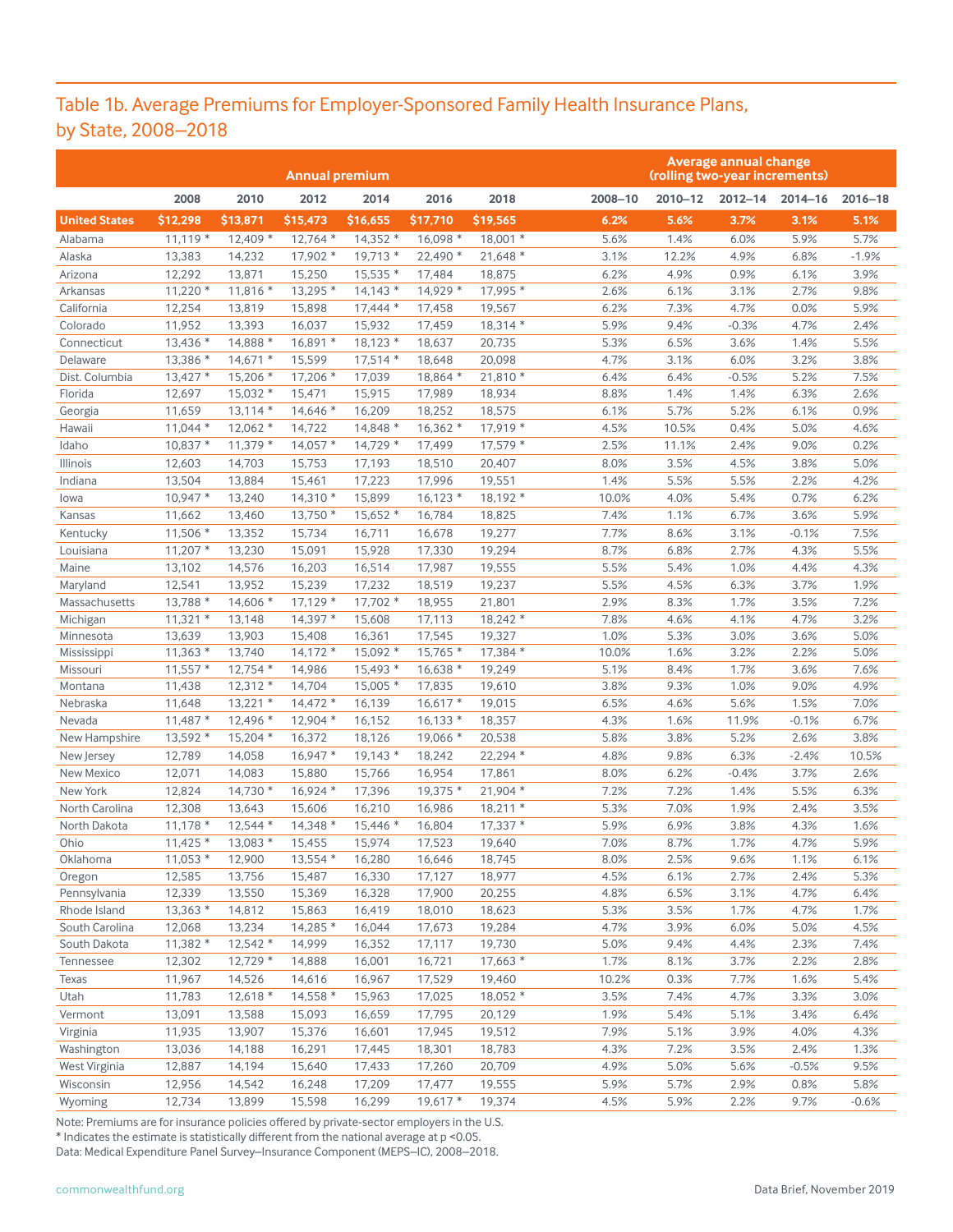# Table 2. Total Employee Contribution (Percent) to Employer-Sponsored Health Insurance Premiums, by State, 2008–2018

|                      | 2008   |        | 2010   |        | 2012   |        |        | 2014   |        | 2016   | 2018   |        |  |
|----------------------|--------|--------|--------|--------|--------|--------|--------|--------|--------|--------|--------|--------|--|
|                      | Single | Family | Single | Family | Single | Family | Single | Family | Single | Family | Single | Family |  |
| <b>United States</b> | 20%    | 28%    | 21%    | 27%    | 21%    | 27%    | 21%    | 27%    | 22%    | 28%    | 21%    | 28%    |  |
| Alabama              | 23%    | 29%    | 24%    | 30%    | 25%    | 33%    | 25%    | 30%    | 27%    | 29%    | 24%    | 29%    |  |
| Alaska               | 15%    | 24%    | 14%    | 22%    | 16%    | 22%    | 18%    | 22%    | 17%    | 22%    | 14%    | 21%    |  |
| Arizona              | 19%    | 34%    | 18%    | 30%    | 22%    | 30%    | 21%    | 31%    | 21%    | 30%    | 25%    | 31%    |  |
| Arkansas             | 20%    | 28%    | 21%    | 34%    | 22%    | 30%    | 20%    | 26%    | 23%    | 33%    | 23%    | 32%    |  |
| California           | 17%    | 28%    | 22%    | 28%    | 18%    | 26%    | 19%    | 28%    | 19%    | 28%    | 18%    | 28%    |  |
| Colorado             | 23%    | 35%    | 19%    | 27%    | 21%    | 27%    | 21%    | 28%    | 23%    | 28%    | 21%    | 27%    |  |
| Connecticut          | 21%    | 23%    | 23%    | 26%    | 22%    | 24%    | 21%    | 22%    | 23%    | 28%    | 23%    | 26%    |  |
| Delaware             | 19%    | 25%    | 21%    | 29%    | 24%    | 26%    | 20%    | 24%    | 22%    | 29%    | 20%    | 28%    |  |
| Dist. Columbia       | 20%    | 29%    | 19%    | 25%    | 20%    | 26%    | 20%    | 25%    | 23%    | 29%    | 19%    | 29%    |  |
| Florida              | 24%    | 35%    | 21%    | 31%    | 23%    | 36%    | 24%    | 33%    | 25%    | 35%    | 22%    | 31%    |  |
| Georgia              | 23%    | 33%    | 20%    | 28%    | 22%    | 31%    | 22%    | 27%    | 23%    | 30%    | 22%    | 32%    |  |
| Hawaii               | 12%    | 24%    | 10%    | 26%    | 10%    | 25%    | 9%     | 22%    | 12%    | 27%    | 12%    | 31%    |  |
| Idaho                | 12%    | 24%    | 19%    | 33%    | 21%    | 31%    | 21%    | 30%    | 16%    | 30%    | 19%    | 30%    |  |
| Illinois             | 21%    | 27%    | 22%    | 27%    | 21%    | 24%    | 21%    | 28%    | 24%    | 28%    | 22%    | 26%    |  |
| Indiana              | 21%    | 18%    | 23%    | 25%    | 21%    | 23%    | 22%    | 26%    | 21%    | 23%    | 20%    | 23%    |  |
| lowa                 | 18%    | 23%    | 21%    | 29%    | 23%    | 28%    | 24%    | 27%    | 21%    | 27%    | 23%    | 28%    |  |
| Kansas               | 19%    | 25%    | 20%    | 24%    | 26%    | 32%    | 20%    | 26%    | 22%    | 28%    | 20%    | 28%    |  |
| Kentucky             | 20%    | 25%    | 19%    | 23%    | 21%    | 24%    | 22%    | 26%    | 22%    | 28%    | 24%    | 28%    |  |
| Louisiana            | 21%    | 32%    | 23%    | 30%    | 20%    | 30%    | 23%    | 32%    | 22%    | 34%    | 24%    | 33%    |  |
| Maine                | 22%    | 31%    | 22%    | 31%    | 19%    | 28%    | 20%    | 25%    | 22%    | 26%    | 21%    | 28%    |  |
| Maryland             | 22%    | 31%    | 23%    | 27%    | 21%    | 28%    | 24%    | 30%    | 24%    | 30%    | 24%    | 32%    |  |
| Massachusetts        | 23%    | 24%    | 22%    | 24%    | 25%    | 27%    | 25%    | 27%    | 25%    | 27%    | 26%    | 26%    |  |
| Michigan             | 17%    | 22%    | 20%    | 22%    | 20%    | 24%    | 23%    | 25%    | 21%    | 20%    | 23%    | 24%    |  |
| Minnesota            | 20%    | 24%    | 21%    | 23%    | 23%    | 27%    | 21%    | 26%    | 23%    | 27%    | 23%    | 32%    |  |
| Mississippi          | 18%    | 30%    | 22%    | 30%    | 23%    | 33%    | 21%    | 31%    | 25%    | 34%    | 23%    | 33%    |  |
| Missouri             | 23%    | 26%    | 21%    | 26%    | 22%    | 29%    | 23%    | 25%    | 22%    | 36%    | 21%    | 26%    |  |
| Montana              | 13%    | 33%    | 22%    | 24%    | 14%    | 26%    | 17%    | 29%    | 21%    | 31%    | 16%    | 27%    |  |
| Nebraska             | 23%    | 27%    | 22%    | 28%    | 22%    | 25%    | 24%    | 27%    | 24%    | 29%    | 20%    | 29%    |  |
| Nevada               | 22%    | 31%    | 16%    | 27%    | 21%    | 28%    | 22%    | 26%    | 23%    | 32%    | 23%    | 34%    |  |
| New Hampshire        | 24%    | 29%    | 21%    | 25%    | 22%    | 28%    | 23%    | 27%    | 25%    | 27%    | 22%    | 27%    |  |
| New Jersey           | 22%    | 26%    | 21%    | 29%    | 21%    | 25%    | 20%    | 23%    | 27%    | 32%    | 21%    | 28%    |  |
| New Mexico           | 23%    | 33%    | 25%    | 28%    | 24%    | 28%    | 24%    | 29%    | 21%    | 32%    | 24%    | 26%    |  |
| New York             | 20%    | 26%    | 21%    | 25%    | 21%    | 25%    | 19%    | 24%    | 21%    | 24%    | 20%    | 23%    |  |
| North Carolina       | 19%    | 33%    | 19%    | 26%    | 18%    | 29%    | 21%    | 29%    | 21%    | 28%    | 20%    | 33%    |  |
| North Dakota         | 20%    | 30%    | 19%    | 28%    | 18%    | 26%    | 21%    | 26%    | 19%    | 27%    | 19%    | 29%    |  |
| Ohio                 | 22%    | 23%    | 20%    | 25%    | 24%    | 25%    | 21%    | 22%    | 22%    | 23%    | 24%    | 26%    |  |
| Oklahoma             | 19%    | 33%    | 22%    | 29%    | 23%    | 30%    | 20%    | 28%    | 21%    | 30%    | 20%    | 28%    |  |
| Oregon               | 14%    | 26%    | 16%    | 28%    | 15%    | 25%    | 16%    | 28%    | 17%    | 25%    | 17%    | 31%    |  |
| Pennsylvania         | 19%    | 24%    | 19%    | 22%    | 20%    | 23%    | 19%    | 22%    | 22%    | 26%    | 20%    | 25%    |  |
| Rhode Island         | 21%    | 22%    | 21%    | 22%    | 23%    | 30%    | 24%    | 29%    | 24%    | 28%    | 26%    | 30%    |  |
| South Carolina       | 19%    | 28%    | 21%    | 28%    | 23%    | 30%    | 23%    | 26%    | 24%    | 28%    | 21%    | 28%    |  |
| South Dakota         | 21%    | 31%    | 20%    | 30%    | 22%    | 30%    | 21%    | 29%    | 20%    | 32%    | 22%    | 29%    |  |
| Tennessee            | 21%    | 27%    | 20%    | 27%    | 21%    | 29%    | 27%    | 33%    | 22%    | 28%    | 24%    | 31%    |  |
| Texas                | 20%    | 32%    | 21%    | 31%    | 20%    | 31%    | 21%    | 32%    | 20%    | 32%    | 21%    | 31%    |  |
| Utah                 | 18%    | 23%    | 24%    | 28%    | 22%    | 29%    | 23%    | 29%    | 19%    | 23%    | 19%    | 25%    |  |
| Vermont              | 20%    | 26%    | 21%    | 22%    | 22%    | 27%    | 21%    | 25%    | 22%    | 27%    | 21%    | 27%    |  |
| Virginia             | 24%    | 32%    | 23%    | 32%    | 24%    | 32%    | 24%    | 32%    | 24%    | 33%    | 26%    | 34%    |  |
| Washington           | 13%    | 25%    | 15%    | 26%    | 16%    | 28%    | 16%    | 26%    | 15%    | 28%    | 14%    | 21%    |  |
| West Virginia        | 21%    | 24%    | 19%    | 22%    | 19%    | 26%    | 21%    | 24%    | 19%    | 24%    | 20%    | 21%    |  |
| Wisconsin            | 22%    | 26%    | 22%    | 23%    | 22%    | 24%    | 21%    | 22%    | 22%    | 22%    | 23%    | 25%    |  |
| Wyoming              | 16%    | 24%    | 15%    | 23%    | 18%    | 25%    | 20%    | 26%    | 18%    | 25%    | 20%    | 27%    |  |

Note: Premiums are for insurance policies offered by private-sector employers in the U.S.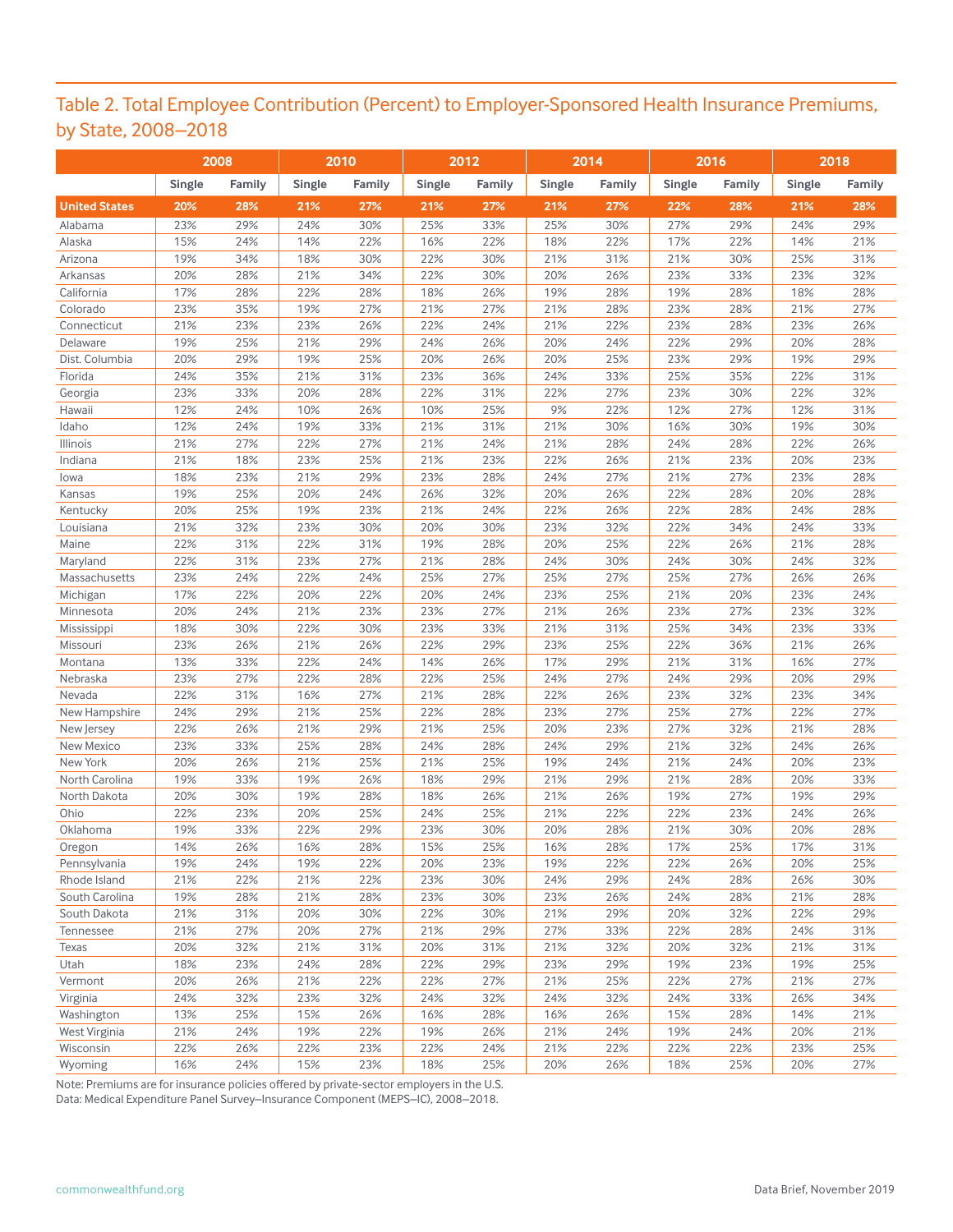## Table 3a. Total Employee Contribution (Dollars) to Employer-Sponsored Single-Person Health Insurance Premiums, by State, 2008–2018

|                      |          |          | <b>Annual employee contribution</b> |          |          | <b>Average annual change</b><br>(rolling two-year increments) |         |             |             |             |             |  |  |
|----------------------|----------|----------|-------------------------------------|----------|----------|---------------------------------------------------------------|---------|-------------|-------------|-------------|-------------|--|--|
|                      | 2008     | 2010     | 2012                                | 2014     | 2016     | 2018                                                          | 2008-10 | $2010 - 12$ | $2012 - 14$ | $2014 - 16$ | $2016 - 18$ |  |  |
| <b>United States</b> | \$882    | \$1,021  | \$1,118                             | \$1,234  | \$1,325  | \$1,427                                                       | 7.6%    | 4.6%        | 5.1%        | 3.6%        | 3.8%        |  |  |
| Alabama              | 959      | 1,092    | 1,233                               | 1,362    | 1,510    | 1,453                                                         | 6.7%    | 6.3%        | 5.1%        | 5.3%        | $-1.9%$     |  |  |
| Alaska               | 814      | 832 *    | 1,164                               | 1,286    | 1,319    | $1,154*$                                                      | 1.1%    | 18.3%       | 5.1%        | 1.3%        | $-6.5%$     |  |  |
| Arizona              | 811      | 891      | 1,156                               | 1,096    | 1,283    | 1,554                                                         | 4.8%    | 13.9%       | $-2.6%$     | 8.2%        | 10.1%       |  |  |
| Arkansas             | 781      | 885 *    | 987                                 | 958 *    | 1,235    | 1,375                                                         | 6.5%    | 5.6%        | $-1.5%$     | 13.5%       | 5.5%        |  |  |
| California           | 741 *    | 1,048    | 997 *                               | 1,129    | $1.146*$ | $1,202*$                                                      | 18.9%   | $-2.5%$     | 6.4%        | 0.8%        | 2.4%        |  |  |
| Colorado             | 998      | 883      | 1,106                               | 1,244    | 1,385    | 1,289                                                         | $-5.9%$ | 11.9%       | 6.1%        | 5.5%        | $-3.5%$     |  |  |
| Connecticut          | 992      | $1,234*$ | $1,318*$                            | 1,305    | 1,498    | $1,672*$                                                      | 11.5%   | 3.3%        | $-0.5%$     | 7.1%        | 5.6%        |  |  |
| Delaware             | 885      | 1,180    | $1,323*$                            | 1,237    | 1,407    | 1,340                                                         | 15.5%   | 5.9%        | $-3.3%$     | 6.7%        | $-2.4%$     |  |  |
| Dist. Columbia       | 991      | 1,080    | 1,092                               | 1,197    | 1,493    | 1,369                                                         | 4.4%    | 0.6%        | 4.7%        | 11.7%       | $-4.2%$     |  |  |
| Florida              | $1,065*$ | 1,073    | 1,169                               | $1,394*$ | $1,568*$ | 1,472                                                         | 0.4%    | 4.4%        | 9.2%        | 6.1%        | $-3.1%$     |  |  |
| Georgia              | 972      | 965      | 1,118                               | 1,203    | 1,409    | 1,476                                                         | $-0.4%$ | 7.6%        | 3.7%        | 8.2%        | 2.3%        |  |  |
| Hawaii               | 451 *    | 436 *    | $516*$                              | $460*$   | $703*$   | 755 *                                                         | $-1.7%$ | 8.8%        | $-5.6%$     | 23.6%       | 3.6%        |  |  |
| Idaho                | 476 *    | 832 *    | 927 *                               | 1,039    | 872 *    | $1,199*$                                                      | 32.2%   | 5.6%        | 5.9%        | $-8.4%$     | 17.3%       |  |  |
| Illinois             | 954      | 1,120    | 1,147                               | 1,306    | $1,488*$ | 1,548                                                         | 8.4%    | 1.2%        | 6.7%        | 6.7%        | 2.0%        |  |  |
| Indiana              | 950      | 1,127    | 1,157                               | 1,347    | 1,289    | 1,383                                                         | 8.9%    | 1.3%        | 7.9%        | $-2.2%$     | 3.6%        |  |  |
| lowa                 | 756      | 930      | 1,189                               | 1,353    | 1,259    | 1,592                                                         | 10.9%   | 13.1%       | 6.7%        | $-3.5%$     | 12.4%       |  |  |
| Kansas               | 807      | 925      | $1,291*$                            | 1,072    | 1,265    | $1,255*$                                                      | 7.1%    | 18.1%       | $-8.9%$     | 8.6%        | $-0.4%$     |  |  |
| Kentucky             | 806      | 886 *    | 1,107                               | 1,314    | 1,290    | 1,633                                                         | 4.8%    | 11.8%       | 8.9%        | $-0.9%$     | 12.5%       |  |  |
| Louisiana            | 868      | 1,241    | 1,077                               | 1,302    | 1,282    | 1,584                                                         | 19.6%   | $-6.8%$     | 10.0%       | $-0.8%$     | 11.2%       |  |  |
| Maine                | $1,054*$ | $1,207*$ | 1,087                               | 1,176    | 1,357    | 1,461                                                         | 7.0%    | $-5.1%$     | 4.0%        | 7.4%        | 3.8%        |  |  |
| Maryland             | 964      | 1,080    | 1,115                               | $1,422*$ | 1,494    | 1,588                                                         | 5.8%    | 1.6%        | 12.9%       | 2.5%        | 3.1%        |  |  |
| Massachusetts        | $1,110*$ | $1,200*$ | $1,509*$                            | $1,588*$ | $1,670*$ | $1,903*$                                                      | 4.0%    | 12.1%       | 2.6%        | 2.5%        | 6.7%        |  |  |
| Michigan             | 735 *    | 951      | 1,059                               | 1,315    | 1,236    | 1,433                                                         | 13.7%   | 5.5%        | 11.4%       | $-3.1%$     | 7.7%        |  |  |
| Minnesota            | 891      | 1,023    | 1,212                               | 1,217    | 1,380    | 1,575                                                         | 7.2%    | 8.8%        | 0.2%        | 6.5%        | 6.8%        |  |  |
| Mississippi          | 749      | 1,030    | 1,076                               | 1,154    | 1,400    | 1,365                                                         | 17.3%   | 2.2%        | 3.6%        | 10.1%       | $-1.3%$     |  |  |
| Missouri             | 956      | 965      | 1,132                               | 1,243    | 1,288    | 1,403                                                         | 0.5%    | 8.3%        | 4.8%        | 1.8%        | 4.4%        |  |  |
| Montana              | 583 *    | 1,043    | 796 *                               | 1,024    | 1,367    | $1,115*$                                                      | 33.8%   | $-12.6%$    | 13.4%       | 15.5%       | $-9.7%$     |  |  |
| Nebraska             | $1,010*$ | 1,084    | 1,140                               | 1,322    | 1,456    | 1,388                                                         | 3.6%    | 2.6%        | 7.7%        | 4.9%        | $-2.4%$     |  |  |
| Nevada               | 863      | 767 *    | 1,024                               | 1,204    | 1,235    | 1,355                                                         | $-5.7%$ | 15.5%       | 8.4%        | 1.3%        | 4.7%        |  |  |
| New Hampshire        | $1,264*$ | 1,086    | $1,260*$                            | $1,481*$ | $1,678*$ | 1,618                                                         | $-7.3%$ | 7.7%        | 8.4%        | 6.4%        | $-1.8%$     |  |  |
| New Jersey           | $1,033*$ | 1,098    | 1,223                               | 1,293    | $1,745*$ | 1,598                                                         | 3.1%    | 5.5%        | 2.8%        | 16.2%       | $-4.3%$     |  |  |
| New Mexico           | 950      | 1,179    | 1,217                               | 1,354    | 1,299    | 1,558                                                         | 11.4%   | 1.6%        | 5.5%        | $-2.1%$     | 9.5%        |  |  |
| New York             | 947      | 1,086    | 1,254                               | 1,223    | 1,357    | 1,578                                                         | 7.1%    | 7.5%        | $-1.2%$     | 5.3%        | 7.8%        |  |  |
| North Carolina       | 827      | 926      | 995                                 | 1,151    | $1,189*$ | 1,295                                                         | 5.8%    | 3.7%        | 7.6%        | 1.6%        | 4.4%        |  |  |
| North Dakota         | 754 *    | 891      | 973                                 | 1,136    | $1,155*$ | $1,246*$                                                      | 8.7%    | 4.5%        | 8.1%        | 0.8%        | 3.9%        |  |  |
| Ohio                 | 885      | 952      | 1,230                               | 1,260    | 1,351    | $1,632*$                                                      | 3.7%    | 13.7%       | 1.2%        | 3.5%        | 9.9%        |  |  |
| Oklahoma             | 787      | 1,043    | 1,096                               | 1,154    | 1,189    | 1,293                                                         | 15.1%   | 2.5%        | 2.6%        | 1.5%        | 4.3%        |  |  |
| Oregon               | $612 *$  | 848 *    | 839 *                               | $914*$   | $1,028*$ | $1,061*$                                                      | 17.7%   | $-0.5%$     | 4.4%        | 6.1%        | 1.6%        |  |  |
| Pennsylvania         | 852      | 954      | 1,062                               | 1,141    | 1,340    | 1,351                                                         | 5.8%    | 5.5%        | 3.7%        | 8.4%        | 0.4%        |  |  |
| Rhode Island         | $1,050*$ | 1,147    | $1,335*$                            | $1,459*$ | $1,614*$ | $1,807*$                                                      | 4.5%    | 7.9%        | 4.5%        | 5.2%        | 5.8%        |  |  |
| South Carolina       | 849      | 1,006    | 1,149                               | 1,332    | 1,361    | 1,427                                                         | 8.9%    | 6.9%        | 7.7%        | 1.1%        | 2.4%        |  |  |
| South Dakota         | 887      | 948      | 1,214                               | 1,213    | 1,200    | 1,541                                                         | 3.4%    | 13.2%       | 0.0%        | $-0.5%$     | 13.3%       |  |  |
| Tennessee            | 914      | 970      | 1,041                               | 1,409    | 1,230    | 1,410                                                         | 3.0%    | 3.6%        | 16.3%       | $-6.6%$     | 7.1%        |  |  |
| Texas                | 844      | 1,036    | $1,013*$                            | 1,211    | 1,197    | 1,413                                                         | 10.8%   | $-1.1%$     | 9.3%        | $-0.6%$     | 8.6%        |  |  |
| Utah                 | 752 *    | 1,086    | 1,134                               | 1,297    | 1,162    | $1,183*$                                                      | 20.2%   | 2.2%        | 6.9%        | $-5.3%$     | 0.9%        |  |  |
| Vermont              | 986      | 1,099    | 1,242                               | 1,281    | 1,395    | 1,456                                                         | 5.6%    | 6.3%        | 1.6%        | 4.4%        | 2.2%        |  |  |
| Virginia             | 988 *    | 1,114    | 1,259                               | 1,296    | 1,487    | $1,746*$                                                      | 6.2%    | 6.3%        | 1.5%        | 7.1%        | 8.4%        |  |  |
| Washington           | $569*$   | 746 *    | 877 *                               | 937 *    | 984 *    | 955 *                                                         | 14.5%   | 8.4%        | 3.4%        | 2.5%        | $-1.5%$     |  |  |
| West Virginia        | 1,049    | 933      | 1,109                               | 1,297    | 1,208    | 1,353                                                         | $-5.7%$ | 9.0%        | 8.1%        | $-3.5%$     | 5.8%        |  |  |
| Wisconsin            | $1,069*$ | 1,174    | 1,272                               | 1,257    | 1,401    | 1,596                                                         | 4.8%    | 4.1%        | $-0.6%$     | 5.6%        | 6.7%        |  |  |
| Wyoming              | 717      | 802 *    | 1,071                               | 1,139    | 1,195    | 1,385                                                         | 5.8%    | 15.6%       | 3.1%        | 2.4%        | 7.7%        |  |  |

Note: Employee premium contributions are for insurance policies offered by private-sector employers in the U.S.

\* Indicates the estimate is statistically different from the national average at p <0.05.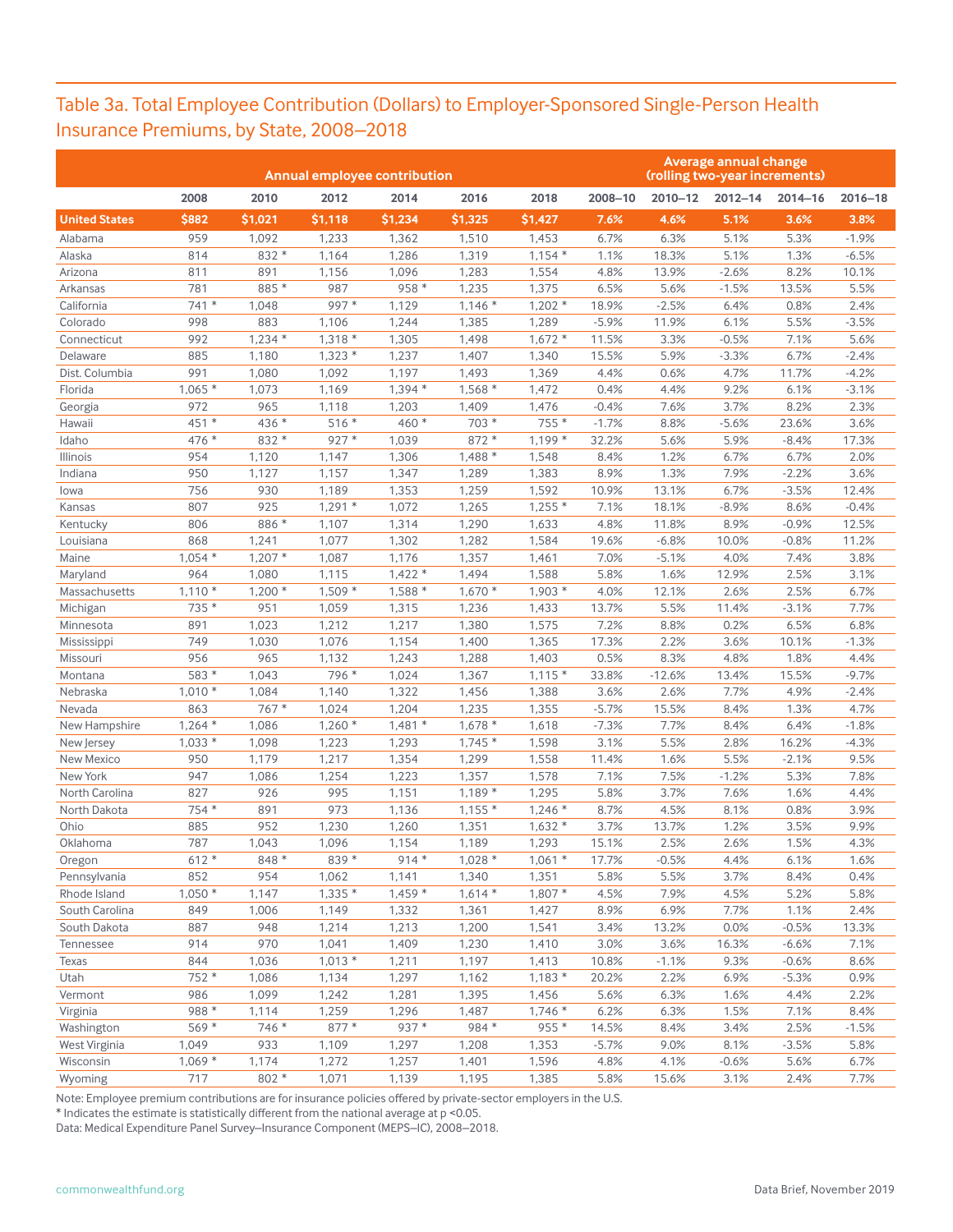### Table 3b. Total Employee Contribution (Dollars) to Employer-Sponsored Family Health Insurance Premiums, by State, 2008–2018

|                                |           |           | <b>Annual employee contribution</b> |          |          | Average annual change<br>(rolling two-year increments) |          |             |             |              |             |  |
|--------------------------------|-----------|-----------|-------------------------------------|----------|----------|--------------------------------------------------------|----------|-------------|-------------|--------------|-------------|--|
|                                | 2008      | 2010      | 2012                                | 2014     | 2016     | 2018                                                   | 2008-10  | $2010 - 12$ | $2012 - 14$ | $2014 - 16$  | $2016 - 18$ |  |
| <b>United States</b>           | \$3,394   | \$3,721   | \$4,236                             | \$4,518  | \$4,956  | \$5,431                                                | 4.7%     | 6.7%        | 3.3%        | 4.7%         | 4.7%        |  |
| Alabama                        | 3,265     | 3,758     | 4,205                               | 4,278    | 4,686    | 5,278                                                  | 7.3%     | 5.8%        | 0.9%        | 4.7%         | 6.1%        |  |
| Alaska                         | 3,248     | $3,079*$  | 4,018                               | 4,229    | 4,843    | $4,501*$                                               | $-2.6%$  | 14.2%       | 2.6%        | 7.0%         | $-3.6%$     |  |
| Arizona                        | 4,136     | 4,133     | 4,611                               | 4,741    | 5,305    | 5,786                                                  | 0.0%     | 5.6%        | 1.4%        | 5.8%         | 4.4%        |  |
| Arkansas                       | 3,085     | 3,967     | 3,955                               | $3,609*$ | 4,917    | 5,728                                                  | 13.4%    | $-0.2%$     | $-4.5%$     | 16.7%        | 7.9%        |  |
| California                     | 3,398     | 3,845     | 4,193                               | 4,955    | 4,829    | 5,376                                                  | 6.4%     | 4.4%        | 8.7%        | $-1.3%$      | 5.5%        |  |
| Colorado                       | 4,151 $*$ | 3,618     | 4,316                               | 4,502    | 4,822    | 4,963                                                  | $-6.6%$  | 9.2%        | 2.1%        | 3.5%         | 1.5%        |  |
| Connecticut                    | 3,075     | 3,824     | 4,111                               | 4,027    | 5,296    | 5,352                                                  | 11.5%    | 3.7%        | $-1.0%$     | 14.7%        | 0.5%        |  |
| Delaware                       | 3,373     | 4,267     | 4,052                               | 4,209    | 5,393    | 5,715                                                  | 12.5%    | $-2.6%$     | 1.9%        | 13.2%        | 2.9%        |  |
| Dist. Columbia                 | 3,834     | 3,822     | 4,451                               | 4,324    | 5,476    | $6,358*$                                               | $-0.2%$  | 7.9%        | $-1.4%$     | 12.5%        | 7.8%        |  |
| Florida                        | $4,412*$  | 4,685 $*$ | $5,490*$                            | $5,215*$ | $6,297*$ | 5,908                                                  | 3.0%     | 8.3%        | $-2.5%$     | 9.9%         | $-3.1%$     |  |
| Georgia                        | 3,814     | 3,702     | 4,473                               | 4,448    | 5,506    | 5,846                                                  | $-1.5%$  | 9.9%        | $-0.3%$     | 11.3%        | 3.0%        |  |
| Hawaii                         | $2,597*$  | 3,155     | $3,603*$                            | $3,227*$ | 4,354    | 5,475                                                  | 10.2%    | 6.9%        | $-5.4%$     | 16.2%        | 12.1%       |  |
| Idaho                          | $2,562*$  | 3,701     | 4,345                               | 4,447    | 5,171    | 5,211                                                  | 20.2%    | 8.4%        | 1.2%        | 7.8%         | 0.4%        |  |
| Illinois                       | 3,366     | 3,928     | $3,796*$                            | 4,750    | 5,085    | 5,378                                                  | 8.0%     | $-1.7%$     | 11.9%       | 3.5%         | 2.8%        |  |
| Indiana                        | $2,472*$  | 3,462     | $3,547*$                            | 4,476    | 4,175    | $4,551*$                                               | 18.3%    | 1.2%        | 12.3%       | $-3.4%$      | 4.4%        |  |
| lowa                           | $2,524*$  | 3,781     | 3,937                               | 4,227    | $4,306*$ | 5,143                                                  | 22.4%    | 2.0%        | 3.6%        | 0.9%         | 9.3%        |  |
| Kansas                         | $2,954*$  | 3,257     | 4,434                               | 4,109    | 4,669    | 5,248                                                  | 5.0%     | 16.7%       | $-3.7%$     | 6.6%         | 6.0%        |  |
| Kentucky                       | 2,918     | $3,060*$  | 3,792                               | 4,259    | 4,737    | 5,382                                                  | 2.4%     | 11.3%       | 6.0%        | 5.5%         | 6.6%        |  |
| Louisiana                      | 3,607     | 3,962     | 4,593                               | 5,054    | $5,817*$ | $6,288*$                                               | 4.8%     | 7.7%        | 4.9%        | 7.3%         | 4.0%        |  |
| Maine                          | $4,017*$  | $4,465*$  | 4,564                               | 4,094    | 4,699    | 5,375                                                  | 5.4%     | 1.1%        | $-5.3%$     | 7.1%         | 7.0%        |  |
| Maryland                       | 3,920     | 3,728     | 4,288                               | $5,221*$ | 5,478    | 6,177                                                  | $-2.5%$  | 7.2%        | 10.3%       | 2.4%         | 6.2%        |  |
| Massachusetts                  | 3,363     | 3,444     | 4,531                               | 4,834    | 5,052    | 5,693                                                  | 1.2%     | 14.7%       | 3.3%        | 2.2%         | 6.2%        |  |
| Michigan                       | $2,522*$  | $2,879*$  | $3,507*$                            | 3,858    | $3,439*$ | 4,280 $*$                                              | 6.8%     | 10.4%       | 4.9%        | $-5.6%$      | 11.6%       |  |
| Minnesota                      | 3,279     | 3,233     | 4,228                               | 4,170    | 4,803    | 6,190                                                  | $-0.7%$  | 14.4%       | $-0.7%$     | 7.3%         | 13.5%       |  |
| Mississippi                    | 3,458     | 4,105     | 4,702                               | 4,678    | 5,408    | 5,680                                                  | 9.0%     | 7.0%        | $-0.3%$     | 7.5%         | 2.5%        |  |
| Missouri                       | $2,994*$  | 3,280     | 4,407                               | $3,872*$ | $6,003*$ | 5,003                                                  | 4.7%     | 15.9%       | $-6.3%$     | 24.5%        | $-8.7%$     |  |
| Montana                        | 3,823     | 2,992     | 3,778                               | 4,280    | 5,570    | 5,208                                                  | $-11.5%$ | 12.4%       | 6.4%        | 14.1%        | $-3.3%$     |  |
| Nebraska                       | 3,173     | 3,703     | $3,578*$                            | 4,385    | 4,808    | 5,414                                                  | 8.0%     | $-1.7%$     | 10.7%       | 4.7%         | 6.1%        |  |
| Nevada                         | 3,575     | 3,379     | 3,655                               | 4,212    | 5,089    | 6,252                                                  | $-2.8%$  | 4.0%        | 7.3%        | 9.9%         | 10.8%       |  |
| New Hampshire                  | 3,922     | 3,849     | 4,516                               | 4,899    | 5,148    | 5,535                                                  | $-0.9%$  | 8.3%        | 4.2%        | 2.5%         | 3.7%        |  |
| New Jersey                     | 3,286     | 4,010     | 4,204                               | 4,310    | $5,785*$ | 6,253                                                  | 10.5%    | 2.4%        | 1.3%        | 15.9%        | 4.0%        |  |
| New Mexico                     | 4,021     | 3,952     | 4,396                               | 4,555    | 5,460    | 4,723                                                  | $-0.9%$  | 5.5%        | 1.8%        | 9.5%         | $-7.0%$     |  |
| New York                       | 3,376     | 3,630     |                                     | 4,159    | 4,679    | 5,006                                                  | 3.7%     | 8.7%        | $-1.5%$     |              | 3.4%        |  |
|                                | $4,115*$  | 3,492     | 4,289<br>4,529                      | 4,647    | 4,832    | 5,948                                                  | $-7.9%$  | 13.9%       | 1.3%        | 6.1%<br>2.0% | 10.9%       |  |
| North Carolina<br>North Dakota | 3,388     | 3,492     | 3,789                               | $3,985*$ | 4,536    | 4,982                                                  | 1.5%     | 4.2%        | 2.6%        | 6.7%         | 4.8%        |  |
| Ohio                           | $2,642*$  | $3,286*$  | 3,878                               | $3,572*$ | $3.969*$ | 5,016                                                  | 11.5%    | 8.6%        | $-4.0%$     | 5.4%         | 12.4%       |  |
|                                | 3,619     | 3,715     | 4,076                               | 4,609    |          | 5,306                                                  | 1.3%     | 4.7%        | 6.3%        | 4.8%         | 2.4%        |  |
| Oklahoma                       |           |           |                                     |          | 5,061    |                                                        |          |             |             |              |             |  |
| Oregon                         | 3,297     | 3,888     | 3,847                               | 4,555    | 4,200    | 5,913                                                  | 8.6%     | $-0.5%$     | 8.8%        | $-4.0%$      | 18.7%       |  |
| Pennsylvania                   | $2,971 *$ | $3,013*$  | $3,601*$                            | $3,598*$ | 4,560    | 5,111                                                  | 0.7%     | 9.3%        | 0.0%        | 12.6%        | 5.9%        |  |
| Rhode Island                   | 2,960     | 3,308     | 4,801                               | 4,681    | 5,035    | 5,493                                                  | 5.7%     | 20.5%       | $-1.3%$     | 3.7%         | 4.4%        |  |
| South Carolina                 | 3,377     | 3,641     | 4,251                               | 4,110    | 5,007    | 5,301                                                  | 3.8%     | 8.1%        | $-1.7%$     | 10.4%        | 2.9%        |  |
| South Dakota                   | 3,503     | 3,793     | 4,567                               | 4,730    | 5,386    | 5,810                                                  | 4.1%     | 9.7%        | 1.8%        | 6.7%         | 3.9%        |  |
| Tennessee                      | 3,366     | 3,461     | 4,317                               | $5,255*$ | 4,689    | 5,514                                                  | 1.4%     | 11.7%       | 10.3%       | $-5.5%$      | 8.4%        |  |
| Texas                          | 3,872     | $4,500*$  | 4,535                               | $5,344*$ | $5,660*$ | 5,964                                                  | 7.8%     | 0.4%        | 8.6%        | 2.9%         | 2.7%        |  |
| Utah                           | $2,760*$  | 3,545     | 4,197                               | 4,642    | $3,966*$ | 4,594 $*$                                              | 13.3%    | 8.8%        | 5.2%        | $-7.6%$      | 7.6%        |  |
| Vermont                        | 3,435     | $2,997*$  | 4,100                               | 4,216    | 4,751    | 5,334                                                  | $-6.6%$  | 17.0%       | 1.4%        | 6.2%         | 6.0%        |  |
| Virginia                       | 3,854     | $4,477*$  | $4,937*$                            | $5,289*$ | $5,857*$ | $6,597*$                                               | 7.8%     | 5.0%        | 3.5%        | 5.2%         | 6.1%        |  |
| Washington                     | 3,258     | 3,685     | 4,531                               | 4,505    | 5,028    | $3,862*$                                               | 6.4%     | 10.9%       | $-0.3%$     | 5.6%         | $-12.4%$    |  |
| West Virginia                  | 3,056     | 3,139     | 4,020                               | 4,219    | $4,092*$ | $4,371*$                                               | 1.3%     | 13.2%       | 2.4%        | $-1.5%$      | 3.4%        |  |
| Wisconsin                      | 3,301     | 3,359     | 3,931                               | $3,791*$ | $3,817*$ | 4,952                                                  | 0.9%     | 8.2%        | $-1.8%$     | 0.3%         | 13.9%       |  |
| Wyoming                        | 3,052     | 3,178     | 3,923                               | 4,276    | 4,948    | 5,205                                                  | 2.0%     | 11.1%       | 4.4%        | 7.6%         | 2.6%        |  |

Note: Employee premium contributions are for insurance policies offered by private-sector employers in the U.S.

\* Indicates the estimate is statistically different from the national average at p <0.05.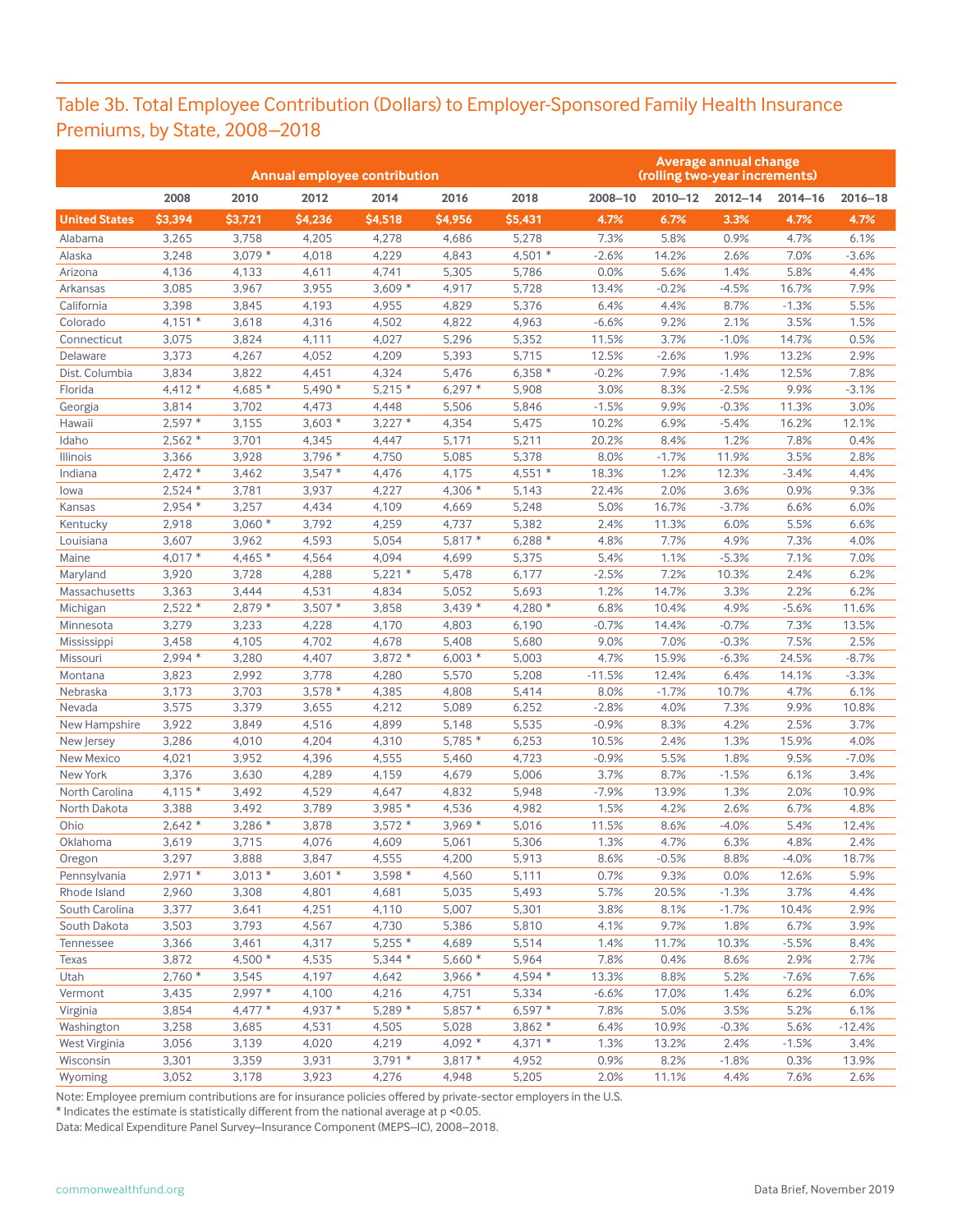### Table 4. Average Deductible for Employer-Sponsored Single-Person Health Insurance Plans, by State, 2008–2018

|                      |          |          | <b>Annual employee contribution</b> |           |          | Average annual change<br>(rolling two-year increments) |         |             |             |             |             |  |
|----------------------|----------|----------|-------------------------------------|-----------|----------|--------------------------------------------------------|---------|-------------|-------------|-------------|-------------|--|
|                      | 2008     | 2010     | 2012                                | 2014      | 2016     | 2018                                                   | 2008-10 | $2010 - 12$ | $2012 - 14$ | $2014 - 16$ | $2016 - 18$ |  |
| <b>United States</b> | \$869    | \$1,025  | \$1,167                             | \$1,353   | \$1,696  | \$1,846                                                | 8.6%    | 6.7%        | 7.7%        | 12.0%       | 4.3%        |  |
| Alabama              | $541*$   | 544 *    | $723*$                              | $925*$    | $1,205*$ | $1,569*$                                               | 0.3%    | 15.3%       | 13.1%       | 14.1%       | 14.1%       |  |
| Alaska               | 819      | 1,122    | 1,035                               | 1,442     | 1,707    | 1,797                                                  | 17.0%   | $-4.0%$     | 18.0%       | 8.8%        | 2.6%        |  |
| Arizona              | 952      | $1,259*$ | 1,306                               | $1,651*$  | $1,958*$ | $2,166*$                                               | 15.0%   | 1.8%        | 12.4%       | 8.9%        | 5.2%        |  |
| Arkansas             | 880      | 846 *    | 945 *                               | 1,233     | $1,418*$ | $1,501*$                                               | $-2.0%$ | 5.7%        | 14.2%       | 7.2%        | 2.9%        |  |
| California           | 882      | 1,051    | 1,151                               | 1,270     | $1,476*$ | $1,680*$                                               | 9.2%    | 4.6%        | 5.0%        | 7.8%        | 6.7%        |  |
| Colorado             | 998 *    | 1,232    | 1,139                               | 1,453     | 1,880    | 2,005                                                  | 11.1%   | $-3.8%$     | 12.9%       | 13.7%       | 3.3%        |  |
| Connecticut          | 1,025    | 1,201    | $1,368*$                            | $1,547*$  | $1,959*$ | $2,322*$                                               | 8.2%    | 6.7%        | 6.3%        | 12.5%       | 8.9%        |  |
| Delaware             | $670*$   | 860      | 1,040                               | $1,106*$  | 1,567    | 1,710                                                  | 13.3%   | 10.0%       | 3.1%        | 19.0%       | 4.5%        |  |
| Dist. Columbia       | $477*$   | $648 *$  | $727*$                              | 766 *     | $1,181*$ | $1,308*$                                               | 16.6%   | 5.9%        | 2.6%        | 24.2%       | 5.2%        |  |
| Florida              | 963      | 961      | 1,223                               | 1,447     | 1,694    | 1,963                                                  | $-0.1%$ | 12.8%       | 8.8%        | 8.2%        | 7.6%        |  |
| Georgia              | 912      | 998      | 1,171                               | 1,295     | 1,738    | 1,917                                                  | 4.6%    | 8.3%        | 5.2%        | 15.8%       | 5.0%        |  |
| Hawaii               | $525*$   | $519*$   | $566*$                              | $637*$    | 988 *    | 1,308                                                  | $-0.6%$ | 4.4%        | 6.1%        | 24.5%       | 15.1%       |  |
| Idaho                | 829      | 1,171    | 1,360                               | 1,454     | 1,732    | 1,894                                                  | 18.9%   | 7.8%        | 3.4%        | 9.1%        | 4.6%        |  |
| Illinois             | 763      | 885      | 1,126                               | 1,279     | $1,474*$ | 1,752                                                  | 7.7%    | 12.8%       | 6.6%        | 7.4%        | 9.0%        |  |
| Indiana              | 929      | 920      | 1,335                               | 1,425     | 1,866    | 1,873                                                  | $-0.5%$ | 20.5%       | 3.3%        | 14.4%       | 0.2%        |  |
| lowa                 | 993      | 967      | 1,252                               | 1,424     | 1,659    | $2,130*$                                               | $-1.3%$ | 13.8%       | 6.6%        | 7.9%        | 13.3%       |  |
| Kansas               | 906      | 1,007    | 1,238                               | 1,354     | 1,715    | 1,715                                                  | 5.4%    | 10.9%       | 4.6%        | 12.5%       | 0.0%        |  |
| Kentucky             | 950      | 1,054    | 1,224                               | 1,373     | 1,905    | 1,833                                                  | 5.3%    | 7.8%        | 5.9%        | 17.8%       | $-1.9%$     |  |
| Louisiana            | 875      | 1,131    | 1,077                               | 1,233     | $1,494*$ | 1,656                                                  | 13.7%   | $-2.4%$     | 7.0%        | 10.1%       | 5.3%        |  |
| Maine                | 939      | $1,327*$ | $1,772*$                            | $2,081$ * | $2,103*$ | $2,447*$                                               | 18.9%   | 15.6%       | 8.4%        | 0.5%        | 7.9%        |  |
| Maryland             | 718      | 929      | $977*$                              | $1,010*$  | 1,727    | $1,511*$                                               | 13.7%   | 2.6%        | 1.7%        | 30.8%       | $-6.5%$     |  |
| Massachusetts        | $627*$   | 793 *    | 1,086                               | $1,165*$  | $1,391*$ | $1,454*$                                               | 12.5%   | 17.0%       | 3.6%        | 9.3%        | 2.2%        |  |
| Michigan             | 657 *    | 983      | 982 *                               | 1,280     | $1,379*$ | 1,732                                                  | 22.3%   | $-0.1%$     | 14.2%       | 3.8%        | 12.1%       |  |
| Minnesota            | 830      | 1,155    | 1,211                               | 1,419     | 1,782    | $2,045*$                                               | 18.0%   | 2.4%        | 8.2%        | 12.1%       | 7.1%        |  |
| Mississippi          | 994      | 1,054    | 1,006                               | 1,454     | 1,709    | 1,695                                                  | 3.0%    | $-2.3%$     | 20.2%       | 8.4%        | $-0.4%$     |  |
| Missouri             | 1,022    | 1,005    | $1,372*$                            | 1,541     | $2,009*$ | 1,931                                                  | $-0.8%$ | 16.8%       | 6.0%        | 14.2%       | $-2.0%$     |  |
| Montana              | 959      | $1,309*$ | $1,419*$                            | 1,533     | $2,039*$ | $2,116*$                                               | 16.8%   | 4.1%        | 3.9%        | 15.3%       | 1.9%        |  |
| Nebraska             | 902      | 1,042    | 1,327                               | 1,375     | 1,710    | 1,842                                                  | 7.5%    | 12.9%       | 1.8%        | 11.5%       | 3.8%        |  |
| Nevada               | 764      | 849      | 838 *                               | 1,374     | 1,634    | 2,001                                                  | 5.4%    | $-0.6%$     | 28.0%       | 9.1%        | 10.7%       |  |
| New Hampshire        | $776*$   | 1,184    | $1,503*$                            | $1,894*$  | $2,434*$ | $2,337*$                                               | 23.5%   | 12.7%       | 12.3%       | 13.4%       | $-2.0%$     |  |
| New Jersey           | 907      | 1,161    | 1,162                               | 1,239     | $1,515*$ | 1,770                                                  | 13.1%   | 0.0%        | 3.3%        | 10.6%       | 8.1%        |  |
| New Mexico           | 796      | $864*$   | $1,022*$                            | 1,175     | $1,301*$ | 1,615                                                  | 4.2%    | 8.8%        | 7.2%        | 5.2%        | 11.4%       |  |
| New York             | 732 *    | 891 *    | 950 *                               | $1,212*$  | 1,789    | $1,554*$                                               | 10.3%   | 3.3%        | 13.0%       | 21.5%       | $-6.8%$     |  |
| North Carolina       | $1,026*$ | 1,181    | 1,229                               | 1,515     | $1,963*$ | $2,070*$                                               | 7.3%    | 2.0%        | 11.0%       | 13.8%       | 2.7%        |  |
| North Dakota         | $608 *$  | $737*$   | $871*$                              | 1,167     | 1,695    | 1,742                                                  | 10.1%   | 8.7%        | 15.8%       | 20.5%       | 1.4%        |  |
| Ohio                 | 857      | 1,008    | 1,238                               | 1,408     | 1,781    | 1,932                                                  | 8.5%    | 10.8%       | 6.6%        | 12.5%       | 4.2%        |  |
| Oklahoma             | 862      | 890 *    | 1,118                               | 1,491     | 1,787    | 1,683                                                  | 1.6%    | 12.1%       | 15.5%       | 9.5%        | $-3.0%$     |  |
| Oregon               | $751*$   | 1,065    | 1,160                               | 1,274     | $1,950*$ | 1,954                                                  | 19.1%   | 4.4%        | 4.8%        | 23.7%       | 0.1%        |  |
| Pennsylvania         | $649*$   | $849*$   | 1,129                               | $1,148*$  | 1,603    | 1,831                                                  | 14.4%   | 15.3%       | 0.8%        | 18.2%       | 6.9%        |  |
| Rhode Island         | 754 *    | 1,024    | 1,087                               | 1,363     | 1,583    | 1,849                                                  | 16.5%   | 3.0%        | 12.0%       | 7.8%        | 8.1%        |  |
| South Carolina       | 899      | 1,139    | 1,276                               | 1,343     | 1,719    | 1,721                                                  | 12.6%   | 5.8%        | 2.6%        | 13.1%       | 0.1%        |  |
| South Dakota         | $1,043*$ | 1,172    | $1,334*$                            | 1,619     | 1,889    | $2,241*$                                               | 6.0%    | 6.7%        | 10.2%       | 8.0%        | 8.9%        |  |
| Tennessee            | 833      | 1,066    | 1,207                               | $1,883*$  | $2,142*$ | $2,235*$                                               | 13.1%   | 6.4%        | 24.9%       | 6.7%        | 2.1%        |  |
| Texas                | $1,058*$ | $1,247*$ | $1,329*$                            | $1,515*$  | $1,872*$ | 1,982                                                  | 8.6%    | 3.2%        | 6.8%        | 11.2%       | 2.9%        |  |
| Utah                 | $702*$   | 965      | 1,062                               | 1,238     | $1,438*$ | $1,451*$                                               | 17.2%   | 4.9%        | 8.0%        | 7.8%        | 0.5%        |  |
| Vermont              | 1,084    | $1,463*$ | $1,541*$                            | $1,687$ * | 1,819    | $2,192*$                                               | 16.2%   | 2.6%        | 4.6%        | 3.8%        | 9.8%        |  |
| Virginia             | 786      | 1,004    | 1,137                               | 1,303     | 1,523    | 1,886                                                  | 13.0%   | 6.4%        | 7.1%        | 8.1%        | 11.3%       |  |
| Washington           | $703*$   | 975      | 1,043                               | $1,075$ * | $1,379*$ | 1,706                                                  | 17.8%   | 3.4%        | 1.5%        | 13.3%       | 11.2%       |  |
| West Virginia        | 683 *    | 838      | 1,169                               | 1,231     | 1,758    | 1,885                                                  | 10.8%   | 18.1%       | 2.6%        | 19.5%       | 3.5%        |  |
| Wisconsin            | $1,033*$ | 1,145    | 1,263                               | 1,464     | 1,828    | 1,914                                                  | 5.3%    | 5.0%        | 7.7%        | 11.7%       | 2.3%        |  |
| Wyoming              | $1,037*$ | 1,479    | 1,261                               | 1,474     | 1,746    | 1,999                                                  | 19.4%   | $-7.7%$     | 8.1%        | 8.8%        | 7.0%        |  |

Note: Deductibles are for insurance policies offered by private-sector employers in the U.S.

\* Indicates the estimate is statistically different from the national average at p <0.05.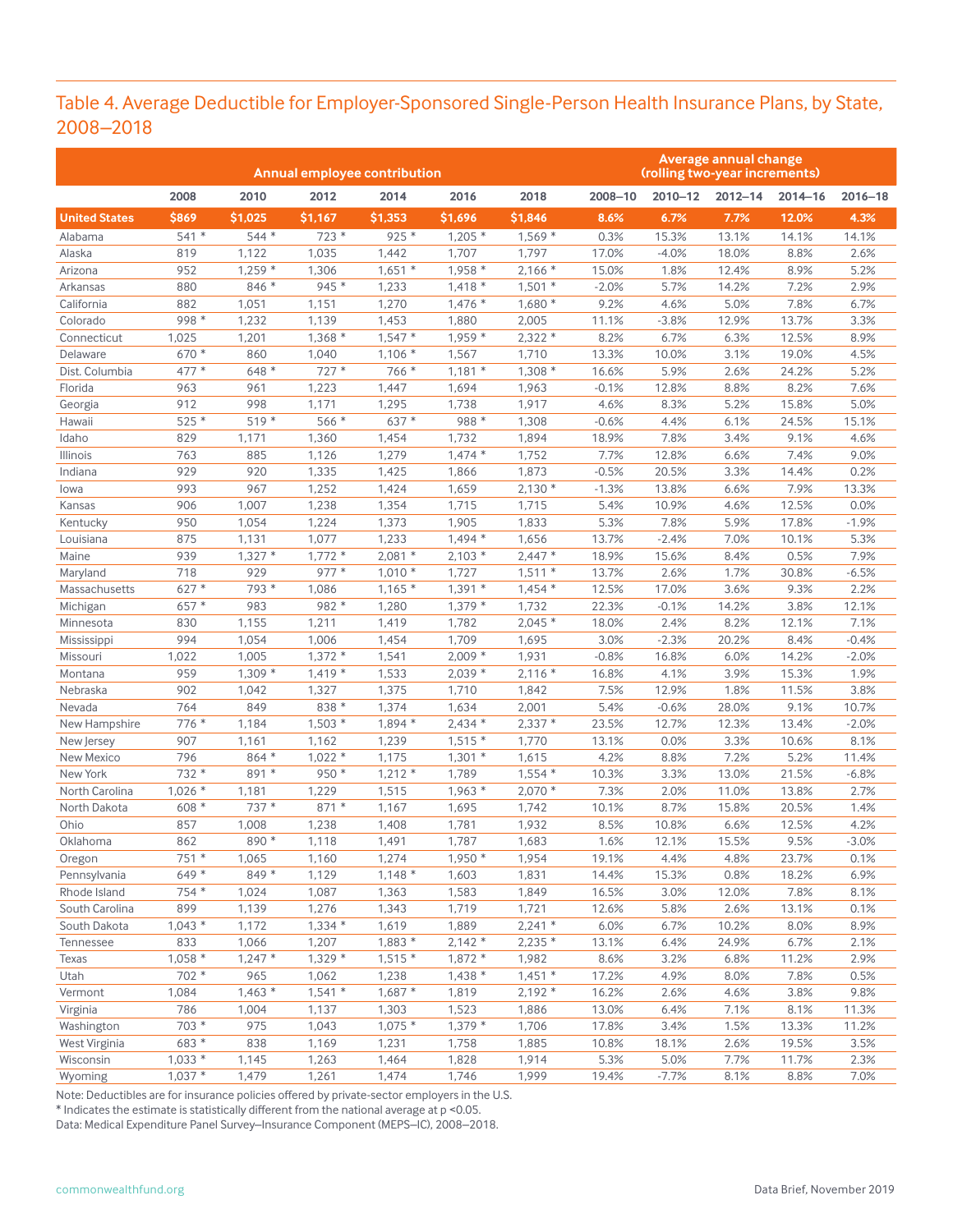#### Table 5. Average Employee Cost: Premium Contribution and Deductible, by State, 2008–2018

|                      | Average employee premium<br>Average employee deductible*<br>contribution" |                |                |                               |                |                                                                                                  |                | Average combined<br>employee premium contribution<br>and deductible* |                               |                |                |                |                | Average<br>annual<br>change |                |                                                 |                |                |               |
|----------------------|---------------------------------------------------------------------------|----------------|----------------|-------------------------------|----------------|--------------------------------------------------------------------------------------------------|----------------|----------------------------------------------------------------------|-------------------------------|----------------|----------------|----------------|----------------|-----------------------------|----------------|-------------------------------------------------|----------------|----------------|---------------|
|                      |                                                                           |                |                | 2008 2010 2012 2014 2016 2018 |                |                                                                                                  |                |                                                                      | 2008 2010 2012 2014 2016 2018 |                |                |                |                |                             |                | 2008 2010 2012 2014 2016 2018                   |                |                | 2008–<br>2018 |
| <b>United States</b> |                                                                           |                |                |                               |                | \$2.715 \$2.975 \$3.371 \$3.683 \$4.050 \$4.396  \$1.445 \$1.713 \$2.001 \$2.313 \$2.726 \$2.992 |                |                                                                      |                               |                |                |                |                |                             |                | \$4,160 \$4,688 \$5,372 \$5,995 \$6,776 \$7,388 |                |                | 5.9%          |
| Alabama              | 2,683                                                                     | 3,033          | 3,449          | 3,558                         | 3,910          | 4,260                                                                                            | 990            | 1,075                                                                | 1,331                         | 1,686          | 1,951          | 2,563          | 3,674          | 4,108                       | 4,780          | 5,244                                           | 5,861          | 6,824          | 6.4%          |
| Alaska               | 2,606                                                                     | 2,474          | 3,245          | 3,570                         | 4,047          | 3,695                                                                                            | 1,401          | 1,790                                                                | 1,626                         | 2,373          | 2,588          | 2,881          | 4,006          | 4,263                       | 4,871          | 5,943                                           | 6,635          | 6,576          | 5.1%          |
| Arizona              | 3,237                                                                     | 3,292          | 3,699          | 3,890                         | 4,280          | 4,834                                                                                            | 1,634          | 2,082                                                                | 2,256                         | 2,879          | 3,220          | 3,530          | 4,871          | 5,374                       | 5,955          | 6,769                                           | 7,501          | 8,364          | 5.6%          |
| Arkansas             | 2,533                                                                     | 3,163          | 3,188          | 2,990                         | 4,067          | 4,661                                                                                            | 1,341          | 1,571                                                                | 1,704                         | 2,270          | 2,352          | 2,741          | 3,874          | 4,734                       | 4,891          | 5,260                                           | 6,418          | 7,403          | 6.7%          |
| California           | 2,629                                                                     | 3,011          | 3,233          | 3,929                         | 3,845          | 4,127                                                                                            | 1,451          | 1,676                                                                | 1,955                         | 2,182          | 2,439          | 2,767          | 4,080          | 4,687                       | 5,188          | 6,110                                           | 6,284          | 6,894          | 5.4%          |
| Colorado             | 3,275                                                                     | 2,862          | 3,443          | 3,686                         | 3,891          | 4,007                                                                                            | 1,780          | 1,977                                                                | 2,059                         | 2,684          | 3,047          | 3,489          | 5,055          | 4,839                       | 5,503          | 6,369                                           | 6,938          | 7,495          | 4.0%          |
| Connecticut          | 2,498                                                                     | 3,135          | 3,364          | 3,428                         | 4,403          | 4,407                                                                                            | 1,621          | 2,013                                                                | 2,404                         | 2,743          | 3,551          | 3,409          | 4,118          | 5,148                       | 5,768          | 6,171                                           | 7,954          | 7,816          | 6.6%          |
| Delaware             | 2,680                                                                     | 3,425          | 3,297          | 3,446                         | 4,231          | 4,564                                                                                            | 1,225          | 1,687                                                                | 1,790                         | 1,824          | 2,662          | 2,871          | 3,904          | 5,112                       | 5,087          | 5,270                                           | 6,893          | 7,435          | 6.7%          |
| Dist. Columbia       | 2,440                                                                     | 2,427          | 2,783          | 2,847                         | 3,526          | 3,960                                                                                            | 732            | 1,003                                                                | 1,085                         | 1,161          | 1,719          | 1,855          | 3,172          | 3,430                       | 3,868          | 4,007                                           | 5,245          | 5,815          | 6.2%          |
| Florida              | 3,438                                                                     | 3,611          | 4,181          | 4,197                         | 4,984          | 4,712                                                                                            | 1,605          | 1,594                                                                | 2,069                         | 2,450          | 2,723          | 3,213          | 5,043          | 5,205                       | 6,250          | 6,646                                           | 7,707          | 7,925          | 4.6%          |
| Georgia              | 3,056                                                                     | 2,975          | 3,585          | 3,617                         | 4,581          | 4,721                                                                                            | 1,600          | 1,653                                                                | 2,292                         | 2,264          | 2,676          | 3,212          | 4,656          | 4,628                       | 5,878          | 5,882                                           | 7,257          | 7,934          | 5.5%          |
| Hawaii               | 1,805                                                                     | 2,226          | 2,474          | 2,284                         | 3,036          | 3,716                                                                                            | 1,286          | 1,302                                                                | 887                           | 1,036          | 1,864          | 2,520          | 3,091          | 3,528                       | 3,361          | 3,320                                           | 4,900          | 6,236          | 7.3%          |
| Idaho                | 2,118                                                                     | 3,103          | 3,619          | 3,766                         | 4,307          | 4,349                                                                                            | 1,586          | 2,421                                                                | 2,285                         | 2,688          | 3,073          | 2,958          | 3,704          | 5,525                       | 5,904          | 6,454                                           | 7,380          | 7,306          | 7.0%          |
| <b>Illinois</b>      | 2,691                                                                     | 3,109          | 3,058          | 3,876<br>3,762                | 4,189<br>3,526 | 4,452                                                                                            | 1,403          | 1,635                                                                | 1,917                         | 2,277          | 2,340<br>3,048 | 2,944<br>2,898 | 4,094          | 4,744                       | 4,974          | 6,154                                           | 6,529<br>6,574 | 7,395<br>6,728 | 6.1%<br>7.0%  |
| Indiana<br>lowa      | 2,106<br>2,095                                                            | 2,873<br>3,081 | 2,992<br>3,201 | 3,554                         | 3,658          | 3,831<br>4,326                                                                                   | 1,318<br>1,518 | 1,623<br>1,640                                                       | 2,285<br>2,113                | 2,267<br>2,490 | 2,652          | 3,306          | 3,423<br>3,614 | 4,495<br>4,721              | 5,277<br>5,315 | 6,029<br>6,043                                  | 6,310          | 7,632          | 7.8%          |
| Kansas               | 2,444                                                                     | 2,657          | 3,666          | 3,457                         | 3,902          | 4,350                                                                                            | 1,393          | 1,559                                                                | 2,171                         | 2,391          | 2,754          | 3,019          | 3,837          | 4,215                       | 5,838          | 5,849                                           | 6,655          | 7,369          | 6.7%          |
| Kentucky             | 2,403                                                                     | 2,485          | 3,086          | 3,427                         | 3,896          | 4,540                                                                                            | 1,482          | 1,735                                                                | 1,932                         | 2,353          | 3,126          | 2,930          | 3,886          | 4,220                       | 5,018          | 5,780                                           | 7,022          | 7,471          | 6.8%          |
| Louisiana            | 2,907                                                                     | 3,315          | 3,638          | 4,090                         | 4,574          | 5,030                                                                                            | 1,531          | 1,857                                                                | 1,912                         | 2,238          | 2,397          | 2,921          | 4,438          | 5,172                       | 5,549          | 6,328                                           | 6,971          | 7,952          | 6.0%          |
| Maine                | 3,266                                                                     | 3,551          | 3,631          | 3,277                         | 3,911          | 4,360                                                                                            | 1,404          | 2,014                                                                | 2,786                         | 2,892          | 3,334          | 3,519          | 4,670          | 5,565                       | 6,417          | 6,169                                           | 7,245          | 7,879          | 5.4%          |
| Maryland             | 3,067                                                                     | 2,929          | 3,365          | 4,217                         | 4,430          | 4,947                                                                                            | 1,261          | 1,451                                                                | 1,641                         | 1,883          | 2,739          | 2,559          | 4,328          | 4,381                       | 5,006          | 6,100                                           | 7,169          | 7,507          | 5.7%          |
| Massachusetts        | 2,702                                                                     | 2,792          | 3,717          | 3,988                         | 4,058          | 4,518                                                                                            | 1,090          | 1,393                                                                | 1,888                         | 2,061          | 2,348          | 2,334          | 3,792          | 4,185                       | 5,605          | 6,050                                           | 6,405          | 6,852          | 6.1%          |
| Michigan             | 2,068                                                                     | 2,384          | 2,867          | 3,197                         | 2,879          | 3,582                                                                                            | 1,213          | 1,563                                                                | 1,643                         | 2,216          | 2,464          | 2,736          | 3,281          | 3,947                       | 4,510          | 5,413                                           | 5,342          | 6,318          | 6.8%          |
| Minnesota            | 2,647                                                                     | 2,632          | 3,426          | 3,455                         | 4,022          | 5,102                                                                                            | 1,362          | 1,903                                                                | 2,151                         | 2,535          | 2,950          | 3,564          | 4,009          | 4,534                       | 5,576          | 5,991                                           | 6,972          | 8,666          | 8.0%          |
| Mississippi          | 2,828                                                                     | 3,391          | 3,771          | 3,840                         | 4,523          | 4,641                                                                                            | 1,695          | 1,789                                                                | 1,947                         | 2,184          | 2,801          | 3,223          | 4,522          | 5,180                       | 5,718          | 6,024                                           | 7,324          | 7,863          | 5.7%          |
| Missouri             | 2,458                                                                     | 2,680          | 3,532          | 3,203                         | 4,962          | 4,142                                                                                            | 1,591          | 1,850                                                                | 2,308                         | 2,697          | 3,384          | 3,154          | 4,050          | 4,530                       | 5,840          | 5,900                                           | 8,346          | 7,296          | 6.1%          |
| Montana              | 2,879                                                                     | 2,454          | 2,978          | 3,481                         | 4,559          | 4,189                                                                                            | 1,579          | 2,023                                                                | 2,273                         | 2,536          | 3,217          | 3,154          | 4,458          | 4,477                       | 5,251          | 6,017                                           | 7,776          | 7,343          | 5.1%          |
| Nebraska             | 2,662                                                                     | 3,060          | 2,969          | 3,674                         | 4,075          | 4,585                                                                                            | 1,583          | 1,718                                                                | 2,284                         | 2,347          | 3,049          | 2,978          | 4,245          | 4,778                       | 5,253          | 6,022                                           | 7,124          | 7,563          | 5.9%          |
| Nevada               | 2,745                                                                     | 2,595          | 2,875          | 3,386                         | 4,036          | 4,896                                                                                            | 1,316          | 1,303                                                                | 1,327                         | 2,301          | 2,417          | 3,237          | 4,061          | 3,898                       | 4,202          | 5,687                                           | 6,453          | 8,132          | 7.2%          |
| New Hampshire        | 3,234                                                                     | 3,130          | 3,658          | 4,049                         | 4,221          | 4,498                                                                                            | 1,440          | 2,011                                                                | 2,681                         | 3,434          | 4,309          | 4,033          | 4,674          | 5,141                       | 6,339          | 7,483                                           | 8,530          | 8,530          | 6.2%          |
| New Jersey           | 2,661                                                                     | 3,197          | 3,367          | 3,493                         | 4,865          | 5,117                                                                                            | 1,481          | 1,858                                                                | 2,083                         | 2,145          | 2,422          | 3,164          | 4,142          | 5,056                       | 5,450          | 5,639                                           | 7,287          | 8,281          | 7.2%          |
| New Mexico           | 3,171                                                                     | 3,225          | 3,572          | 3,635                         | 4,415          | 3,752                                                                                            | 1,332          | 1,604                                                                | 1,596                         | 2,248          | 2,366          | 2,590          | 4,503          | 4,829                       | 5,168          | 5,884                                           | 6,781          | 6,342          | 3.5%          |
| New York             | 2,648                                                                     | 2,811          | 3,326          | 3,294                         | 3,723          | 3,981                                                                                            | 1,287          | 1,458                                                                | 1,708                         | 2,028          | 2,722          | 2,489          | 3,935          | 4,269                       | 5,034          | 5,323                                           | 6,445          | 6,471          | 5.1%          |
| North Carolina       | 3,216                                                                     | 2,850          | 3,591          | 3,859                         | 3,988          | 4,766                                                                                            | 1,679          | 1,744                                                                | 2,085                         | 2,450          | 2,925          | 3,325          | 4,896          | 4,594                       | 5,676          | 6,309                                           | 6,913          | 8,091          | 5.2%          |
| North Dakota         | 2,740                                                                     | 2,801          | 3,036          | 3,162                         | 3,671          | 4,069                                                                                            | 1,175          | 1,249                                                                | 1,485                         | 2,113          | 2,575          | 3,126          | 3,915          | 4,050                       | 4,520          | 5,275                                           | 6,246          | 7,196          | 6.3%          |
| Ohio                 | 2,192                                                                     | 2,683          | 3,133          | 3,002                         | 3,347          | 4,204                                                                                            | 1,456          | 1,834                                                                | 1,968                         | 2,287          | 2,801          | 3,305          | 3,648          | 4,517                       | 5,101          | 5,289                                           | 6,147          | 7,509          | 7.5%          |
| Oklahoma             | 2,952                                                                     | 3,054          | 3,359          | 3,855                         | 4,188          | 4,439                                                                                            | 1,522          | 1,708                                                                | 2,027                         | 2,412          | 2,766          | 2,873          | 4,474          | 4,762                       | 5,385          | 6,267                                           | 6,954          | 7,311          | 5.0%          |
| Oregon               | 2,513                                                                     | 3,017          | 2,978          | 3,542                         | 3,326          | 4,505                                                                                            | 1,303          | 1,911                                                                | 2,153                         | 2,265          | 3,426          | 2,944          | 3,816          | 4,928                       | 5,131          | 5,807                                           | 6,752          | 7,449          | 6.9%          |
| Pennsylvania         | 2,387                                                                     | 2,433          | 2,866          | 2,980                         | 3,793          | 4,195                                                                                            | 1,156          | 1,422                                                                | 1,793                         | 2,107          | 2,690          | 2,711          | 3,543          | 3,855                       | 4,660          | 5,087                                           | 6,483          | 6,906          | 6.9%          |
| Rhode Island         | 2,450                                                                     | 2,659          | 3,815          | 3,814                         | 4,127          | 4,511                                                                                            | 1,165          | 1,706                                                                | 1,920                         | 2,234          | 2,559          | 3,276          | 3,615          | 4,365                       | 5,734          | 6,048                                           | 6,686          | 7,787          | 8.0%          |
| South Carolina       | 2,689                                                                     | 2,924          | 3,379          | 3,383                         | 4,080          | 4,336                                                                                            | 1,382          | 2,054                                                                | 2,114                         | 2,161          | 2,773          | 2,775          | 4,071          | 4,978                       | 5,493          | 5,544                                           | 6,853          | 7,111          | 5.7%          |
| South Dakota         | 2,858                                                                     | 3,088          | 3,686          | 3,880                         | 4,382          | 4,967                                                                                            | 1,729          | 1,820                                                                | 2,169                         | 2,895          | 3,317          | 3,654          | 4,586          | 4,908                       | 5,856          | 6,775                                           | 7,698          | 8,621          | 6.5%          |
| Tennessee<br>Texas   | 2,734<br>3,140                                                            | 2,827<br>3,598 | 3,395<br>3,626 | 4,278<br>4,378                | 3,841<br>4,693 | 4,495<br>4,882                                                                                   | 1,356<br>1,745 | 1,791<br>2,013                                                       | 1,983<br>2,302                | 2,895<br>2,458 | 3,290<br>2,900 | 3,471<br>3,175 | 4,090<br>4,885 | 4,618<br>5,612              | 5,378<br>5,927 | 7,173<br>6,837                                  | 7,131<br>7,593 | 7,966<br>8,057 | 6.9%<br>5.1%  |
| Utah                 | 2,330                                                                     | 3,029          | 3,563          | 4,028                         | 3,450          | 3,941                                                                                            | 1,418          | 1,661                                                                | 1,946                         | 2,326          | 2,391          | 2,836          | 3,749          | 4,690                       | 5,509          | 6,354                                           | 5,841          | 6,777          | 6.1%          |
| Vermont              | 2,766                                                                     | 2,477          | 3,289          | 3,451                         | 3,870          | 4,311                                                                                            | 1,783          | 2,408                                                                | 2,439                         | 2,679          | 2,797          | 3,292          | 4,549          | 4,885                       | 5,728          | 6,131                                           | 6,667          | 7,604          | 5.3%          |
| Virginia             | 3,128                                                                     | 3,576          | 3,949          | 4,308                         | 4,718          | 5,389                                                                                            | 1,238          | 1,635                                                                | 1,937                         | 2,386          | 2,381          | 2,755          | 4,366          | 5,211                       | 5,886          | 6,694                                           | 7,098          | 8,143          | 6.4%          |
| Washington           | 2,503                                                                     | 2,867          | 3,481          | 3,600                         | 4,031          | 3,159                                                                                            | 1,098          | 1,634                                                                | 1,843                         | 1,836          | 2,410          | 2,792          | 3,601          | 4,501                       | 5,324          | 5,436                                           | 6,441          | 5,951          | 5.2%          |
| West Virginia        | 2,589                                                                     | 2,578          | 3,303          | 3,504                         | 3,390          | 3,651                                                                                            | 1,113          | 1,231                                                                | 1,596                         | 1,970          | 2,816          | 2,675          | 3,702          | 3,809                       | 4,898          | 5,474                                           | 6,205          | 6,326          | 5.5%          |
| Wisconsin            | 2,715                                                                     | 2,754          | 3,251          | 3,201                         | 3,244          | 4,079                                                                                            | 1,616          | 2,177                                                                | 2,286                         | 2,651          | 3,130          | 3,175          | 4,332          | 4,931                       | 5,537          | 5,852                                           | 6,374          | 7,255          | 5.3%          |
| Wyoming              | 2,469                                                                     | 2,581          | 3,184          | 3,472                         | 4,160          | 4,287                                                                                            | 1,577          | 1,997                                                                | 1,855                         | 2,268          | 2,756          | 3,445          | 4,046          | 4,578                       | 5,040          | 5,740                                           | 6,915          | 7,731          | 6.7%          |

\* Single and family premium contributions, deductibles, and combined estimates are weighted for the distribution of single-person and family households in the state. Data: Premium contributions and deductibles — Medical Expenditure Panel Survey–Insurance Component (MEPS–IC), 2008–2018; Household distribution type — analysis of the Current Population Survey (CPS), 2008–2019, by Ougni Chakraborty and Sherry Glied of New York University for the Commonwealth Fund.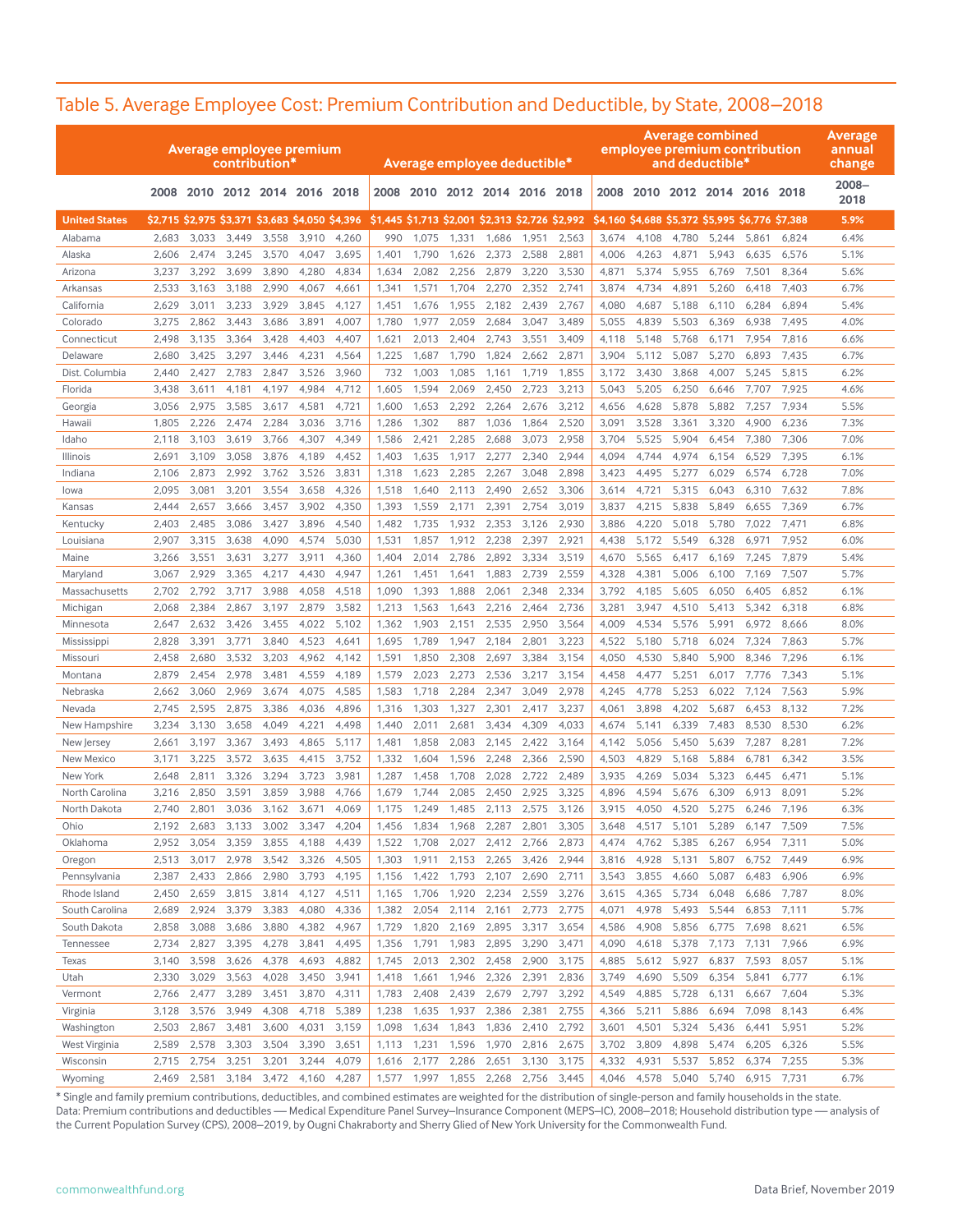## Table 6. Average Employee Premium Contribution and Deductible as Percent of Median Household Income, by State, 2008–2018

|                        |      |      | Average employee premium contribution* |      |       |       | Average employee deductible* |      |      |      |      |      |       | Average combined employee premium<br>contribution and deductible* |       |       |       |       |
|------------------------|------|------|----------------------------------------|------|-------|-------|------------------------------|------|------|------|------|------|-------|-------------------------------------------------------------------|-------|-------|-------|-------|
|                        | 2008 | 2010 | 2012                                   | 2014 | 2016  | 2018  | 2008                         | 2010 | 2012 | 2014 | 2016 | 2018 | 2008  | 2010                                                              | 2012  | 2014  | 2016  | 2018  |
| <b>United States</b>   | 5.1% | 5.8% | 6.5%                                   | 6.6% | 6.7%  | 6.8%  | 2.7%                         | 3.3% | 3.8% | 4.1% | 4.5% | 4.7% | 7.8%  | 9.1%                                                              | 10.3% | 10.7% | 11.3% | 11.5% |
| Alabama                | 5.8% | 7.1% | 7.0%                                   | 7.6% | 7.5%  | 7.7%  | 2.1%                         | 2.5% | 2.7% | 3.6% | 3.8% | 4.7% | 7.9%  | 9.6%                                                              | 9.7%  | 11.1% | 11.3% | 12.4% |
| Alaska                 | 4.2% | 4.0% | 5.1%                                   | 5.1% | 5.6%  | 5.3%  | 2.2%                         | 2.9% | 2.6% | 3.4% | 3.6% | 4.1% | 6.4%  | 7.0%                                                              | 7.7%  | 8.5%  | 9.2%  | 9.4%  |
| Arizona                | 6.7% | 8.1% | 7.5%                                   | 7.8% | 8.3%  | 7.9%  | 3.4%                         | 5.1% | 4.6% | 5.8% | 6.2% | 5.7% | 10.1% | 13.2%                                                             | 12.1% | 13.5% | 14.5% | 13.6% |
| Arkansas               | 5.6% | 6.6% | 7.2%                                   | 7.1% | 7.8%  | 9.1%  | 3.0%                         | 3.3% | 3.9% | 5.4% | 4.5% | 5.3% | 8.6%  | 10.0%                                                             | 11.1% | 12.4% | 12.4% | 14.4% |
| California             | 5.1% | 6.3% | 6.5%                                   | 7.5% | 6.8%  | 6.9%  | 2.8%                         | 3.5% | 3.9% | 4.2% | 4.3% | 4.6% | 7.9%  | 9.8%                                                              | 10.4% | 11.7% | 11.2% | 11.5% |
| Colorado               | 5.2% | 4.6% | 5.3%                                   | 5.8% | 5.5%  | 5.3%  | 2.9%                         | 3.2% | 3.2% | 4.3% | 4.3% | 4.7% | 8.1%  | 7.9%                                                              | 8.5%  | 10.1% | 9.8%  | 10.0% |
| Connecticut            | 3.6% | 4.2% | 4.5%                                   | 4.6% | 5.8%  | 6.0%  | 2.4%                         | 2.7% | 3.2% | 3.7% | 4.7% | 4.6% | 6.0%  | 6.8%                                                              | 7.7%  | 8.3%  | 10.5% | 10.6% |
| Delaware               | 4.8% | 6.2% | 6.2%                                   | 5.9% | 7.7%  | 6.3%  | 2.2%                         | 3.1% | 3.4% | 3.1% | 4.9% | 3.9% | 7.0%  | 9.3%                                                              | 9.6%  | 9.0%  | 12.6% | 10.2% |
| Dist. Columbia         | 5.6% | 5.3% | 5.3%                                   | 5.6% | 5.9%  | 5.4%  | 1.7%                         | 2.2% | 2.1% | 2.3% | 2.9% | 2.5% | 7.2%  | 7.5%                                                              | 7.4%  | 7.9%  | 8.7%  | 8.0%  |
| Florida                | 6.9% | 7.5% | 8.7%                                   | 8.4% | 9.9%  | 8.6%  | 3.2%                         | 3.3% | 4.3% | 4.9% | 5.4% | 5.9% | 10.1% | 10.8%                                                             | 13.0% | 13.3% | 15.3% | 14.5% |
| Georgia                | 5.8% | 6.0% | 7.2%                                   | 7.2% | 8.2%  | 8.1%  | 3.0%                         | 3.3% | 4.6% | 4.5% | 4.8% | 5.5% | 8.8%  | 9.3%                                                              | 11.8% | 11.8% | 13.0% | 13.6% |
| Hawaii                 | 3.6% | 4.6% | 5.4%                                   | 4.3% | 5.5%  | 5.5%  | 2.6%                         | 2.7% | 1.9% | 2.0% | 3.4% | 3.7% | 6.1%  | 7.3%                                                              | 7.3%  | 6.3%  | 8.9%  | 9.2%  |
| Idaho                  | 3.9% | 5.4% | 7.0%                                   | 6.7% | 7.3%  | 7.1%  | 2.9%                         | 4.2% | 4.4% | 4.8% | 5.2% | 4.8% | 6.8%  | 9.7%                                                              | 11.4% | 11.5% | 12.6% | 11.9% |
| Illinois               | 4.8% | 5.8% | 5.7%                                   | 6.2% | 6.2%  | 6.0%  | 2.5%                         | 3.0% | 3.5% | 3.7% | 3.5% | 4.0% | 7.3%  | 8.8%                                                              | 9.2%  | 9.9%  | 9.7%  | 10.0% |
| Indiana                | 3.8% | 5.4% | 5.9%                                   | 6.9% | 5.6%  | 5.7%  | 2.3%                         | 3.0% | 4.5% | 4.2% | 4.9% | 4.3% | 6.1%  | 8.4%                                                              | 10.4% | 11.1% | 10.5% | 10.0% |
| lowa                   | 3.7% | 6.2% | 5.4%                                   | 5.1% | 5.4%  | 5.8%  | 2.7%                         | 3.3% | 3.5% | 3.6% | 3.9% | 4.4% | 6.4%  | 9.4%                                                              | 8.9%  | 8.7%  | 9.3%  | 10.2% |
| Kansas                 | 4.4% | 5.2% | 7.0%                                   | 5.9% | 6.5%  | 6.2%  | 2.5%                         | 3.0% | 4.2% | 4.1% | 4.6% | 4.3% | 7.0%  | 8.2%                                                              | 11.2% | 10.0% | 11.1% | 10.5% |
| Kentucky               | 5.2% | 5.4% | 6.7%                                   | 8.2% | 7.2%  | 7.9%  | 3.2%                         | 3.8% | 4.2% | 5.6% | 5.8% | 5.1% | 8.4%  | 9.1%                                                              | 10.8% | 13.8% | 12.9% | 13.0% |
| Louisiana              | 6.6% | 6.7% | 8.4%                                   | 8.5% | 9.4%  | 10.0% | 3.5%                         | 3.7% | 4.4% | 4.7% | 4.9% | 5.8% | 10.0% | 10.4%                                                             | 12.8% | 13.2% | 14.4% | 15.9% |
| Maine                  | 5.9% | 6.5% | 6.5%                                   | 5.5% | 6.7%  | 6.5%  | 2.5%                         | 3.7% | 5.0% | 4.8% | 5.7% | 5.3% | 8.4%  | 10.3%                                                             | 11.5% | 10.3% | 12.4% | 11.8% |
| Maryland               | 4.5% | 4.5% | 4.8%                                   | 5.6% | 6.0%  | 5.7%  | 1.9%                         | 2.2% | 2.3% | 2.5% | 3.7% | 2.9% | 6.4%  | 6.7%                                                              | 7.2%  | 8.1%  | 9.7%  | 8.6%  |
| Massachusetts          | 4.1% | 4.0% | 5.1%                                   | 5.4% | 5.1%  | 5.5%  | 1.7%                         | 2.0% | 2.6% | 2.8% | 3.0% | 2.8% | 5.8%  | 6.1%                                                              | 7.7%  | 8.2%  | 8.1%  | 8.4%  |
| Michigan               | 3.5% | 4.4% | 4.9%                                   | 5.6% | 4.8%  | 5.2%  | 2.1%                         | 2.9% | 2.8% | 3.9% | 4.1% | 4.0% | 5.6%  | 7.3%                                                              | 7.8%  | 9.5%  | 8.9%  | 9.2%  |
| Minnesota              | 4.0% | 4.3% | 4.8%                                   | 4.6% | 5.1%  | 6.1%  | 2.1%                         | 3.1% | 3.0% | 3.4% | 3.8% | 4.3% | 6.1%  | 7.4%                                                              | 7.8%  | 8.0%  | 8.9%  | 10.4% |
| Mississippi            | 6.7% | 8.6% | 8.9%                                   | 8.9% | 10.1% | 9.7%  | 4.0%                         | 4.6% | 4.6% | 5.1% | 6.2% | 6.7% | 10.8% | 13.2%                                                             | 13.5% | 14.0% | 16.3% | 16.5% |
| Missouri               | 4.9% | 5.4% | 6.7%                                   | 5.7% | 8.0%  | 6.5%  | 3.2%                         | 3.7% | 4.4% | 4.8% | 5.4% | 5.0% | 8.1%  | 9.1%                                                              | 11.0% | 10.5% | 13.4% | 11.5% |
| Montana                | 6.2% | 4.8% | 6.2%                                   | 6.4% | 7.6%  | 6.4%  | 3.4%                         | 3.9% | 4.7% | 4.7% | 5.4% | 4.9% | 9.6%  | 8.7%                                                              | 10.8% | 11.0% | 13.0% | 11.3% |
| Nebraska               | 4.6% | 5.4% | 4.7%                                   | 5.7% | 5.9%  | 6.4%  | 2.8%                         | 3.0% | 3.6% | 3.6% | 4.4% | 4.1% | 7.4%  | 8.5%                                                              | 8.3%  | 9.3%  | 10.3% | 10.5% |
| Nevada                 | 5.5% | 5.5% | 6.3%                                   | 6.8% | 7.7%  | 8.4%  | 2.6%                         | 2.8% | 2.9% | 4.6% | 4.6% | 5.6% | 8.1%  | 8.3%                                                              | 9.1%  | 11.5% | 12.4% | 14.0% |
| New Hampshire          | 4.4% | 4.0% | 4.9%                                   | 5.3% | 5.1%  | 5.1%  | 2.0%                         | 2.6% | 3.6% | 4.5% | 5.3% | 4.6% | 6.4%  | 6.6%                                                              | 8.5%  | 9.9%  | 10.4% | 9.7%  |
| New Jersey             | 3.7% | 4.7% | 4.9%                                   | 5.2% | 6.1%  | 6.2%  | 2.1%                         | 2.7% | 3.0% | 3.2% | 3.0% | 3.8% | 5.8%  | 7.4%                                                              | 8.0%  | 8.4%  | 9.2%  | 10.0% |
| New Mexico             | 7.0% | 7.3% | 8.4%                                   | 8.6% | 9.6%  | 8.0%  | 3.0%                         | 3.6% | 3.8% | 5.3% | 5.1% | 5.5% | 10.0% | 11.0%                                                             | 12.1% | 13.8% | 14.7% | 13.5% |
| New York               | 5.2% | 5.6% | 6.7%                                   | 6.0% | 6.2%  | 6.4%  | 2.5%                         | 2.9% | 3.4% | 3.7% | 4.5% | 4.0% | 7.7%  | 8.5%                                                              | 10.1% | 9.6%  | 10.7% | 10.4% |
| North Carolina         | 7.2% | 5.9% | 7.3%                                   | 7.0% | 7.0%  | 8.2%  | 3.8%                         | 3.6% | 4.3% | 4.5% | 5.1% | 5.7% | 11.0% | 9.6%                                                              | 11.6% | 11.5% | 12.1% | 13.9% |
| North Dakota           | 5.0% | 4.6% | 4.5%                                   | 4.6% | 5.4%  | 5.7%  | 2.1%                         | 2.1% | 2.2% | 3.1% | 3.8% | 4.3% | 7.1%  | 6.7%                                                              | 6.7%  | 7.7%  | 9.1%  | 10.0% |
| Ohio                   | 4.1% | 5.2% | 6.1%                                   | 5.5% | 5.6%  | 6.2%  | 2.7%                         | 3.5% | 3.8% | 4.2% | 4.7% | 4.9% | 6.9%  | 8.7%                                                              | 10.0% | 9.7%  | 10.2% | 11.1% |
| Oklahoma               | 6.4% | 6.3% | 6.6%                                   | 7.7% | 7.5%  | 7.5%  | 3.3%                         | 3.5% | 4.0% | 4.8% | 5.0% | 4.8% | 9.7%  | 9.8%                                                              | 10.6% | 12.5% | 12.5% | 12.3% |
|                        | 4.8% | 5.9% | 5.8%                                   | 7.1% | 5.6%  | 6.8%  | 2.5%                         | 3.7% | 4.2% | 4.5% | 5.8% | 4.4% | 7.3%  | 9.7%                                                              | 10.0% | 11.6% | 11.3% | 11.3% |
| Oregon<br>Pennsylvania | 4.2% | 4.4% | 4.8%                                   | 4.8% | 5.9%  | 6.2%  | 2.1%                         | 2.6% | 3.0% | 3.4% | 4.2% | 4.0% | 6.3%  | 6.9%                                                              | 7.8%  | 8.3%  | 10.0% | 10.1% |
| Rhode Island           | 4.1% | 4.6% | 6.4%                                   | 6.2% | 6.3%  | 6.9%  | 1.9%                         | 3.0% | 3.2% | 3.6% | 3.9% | 5.0% | 6.0%  | 7.6%                                                              | 9.7%  | 9.8%  | 10.3% | 12.0% |
| South Carolina         | 5.8% | 6.1% | 7.3%                                   | 6.8% | 7.4%  | 7.3%  | 3.0%                         | 4.3% | 4.5% | 4.3% | 5.0% | 4.7% | 8.8%  | 10.4%                                                             | 11.8% | 11.1% | 12.4% | 12.1% |
| South Dakota           | 5.2% | 6.0% | 6.8%                                   | 6.3% | 6.7%  | 6.8%  | 3.1%                         | 3.5% | 4.0% | 4.7% | 5.1% | 5.0% | 8.3%  | 9.5%                                                              | 10.9% | 10.9% | 11.8% | 11.8% |
| Tennessee              | 6.1% | 6.3% | 7.1%                                   | 8.9% | 7.2%  | 7.6%  | 3.0%                         | 4.0% | 4.1% | 6.0% | 6.2% | 5.9% | 9.1%  | 10.3%                                                             | 11.2% | 14.9% | 13.4% | 13.5% |
|                        |      |      |                                        |      |       |       |                              |      |      |      |      |      |       |                                                                   |       |       |       |       |
| Texas                  | 6.9% | 8.2% | 7.4%                                   | 8.7% | 8.0%  | 8.2%  | 3.9%                         | 4.6% | 4.7% | 4.9% | 5.0% | 5.3% | 10.8% | 12.7%                                                             | 12.1% | 13.5% | 13.0% | 13.5% |
| Utah                   | 3.9% | 4.7% | 5.6%                                   | 6.3% | 5.0%  | 5.1%  | 2.4%                         | 2.6% | 3.0% | 3.6% | 3.4% | 3.7% | 6.2%  | 7.3%                                                              | 8.6%  | 9.9%  | 8.4%  | 8.8%  |
| Vermont                | 4.8% | 4.2% | 5.5%                                   | 5.3% | 5.7%  | 6.0%  | 3.1%                         | 4.1% | 4.1% | 4.1% | 4.1% | 4.5% | 8.0%  | 8.3%                                                              | 9.7%  | 9.4%  | 9.9%  | 10.5% |
| Virginia               | 5.0% | 5.4% | 5.9%                                   | 6.2% | 7.0%  | 7.1%  | 2.0%                         | 2.5% | 2.9% | 3.4% | 3.5% | 3.6% | 6.9%  | 7.8%                                                              | 8.8%  | 9.6%  | 10.5% | 10.7% |
| Washington             | 4.2% | 4.8% | 5.9%                                   | 5.7% | 6.5%  | 4.1%  | 1.8%                         | 2.7% | 3.1% | 2.9% | 3.9% | 3.6% | 6.0%  | 7.5%                                                              | 9.1%  | 8.6%  | 10.3% | 7.7%  |
| West Virginia          | 5.8% | 5.4% | 6.9%                                   | 7.2% | 7.1%  | 7.2%  | 2.5%                         | 2.6% | 3.3% | 4.1% | 5.9% | 5.3% | 8.3%  | 7.9%                                                              | 10.2% | 11.3% | 12.9% | 12.5% |
| Wisconsin              | 4.5% | 4.8% | 5.2%                                   | 5.1% | 5.4%  | 5.8%  | 2.7%                         | 3.8% | 3.7% | 4.2% | 5.2% | 4.5% | 7.2%  | 8.7%                                                              | 8.9%  | 9.3%  | 10.6% | 10.4% |
| Wyoming                | 4.1% | 4.4% | 5.3%                                   | 5.0% | 5.9%  | 6.5%  | 2.6%                         | 3.4% | 3.1% | 3.2% | 3.9% | 5.3% | 6.8%  | 7.8%                                                              | 8.4%  | 8.2%  | 9.8%  | 11.8% |

\* Single and family premium contributions, deductibles, and combined estimates are weighted for the distribution of single-person and family households in the state. Data: Premium contributions and deductibles — Medical Expenditure Panel Survey–Insurance Component (MEPS–IC), 2008–2018; Median household income and household distribution type — analysis of the Current Population Survey (CPS), 2008–2019, by Ougni Chakraborty and Sherry Glied of New York University for the Commonwealth Fund.